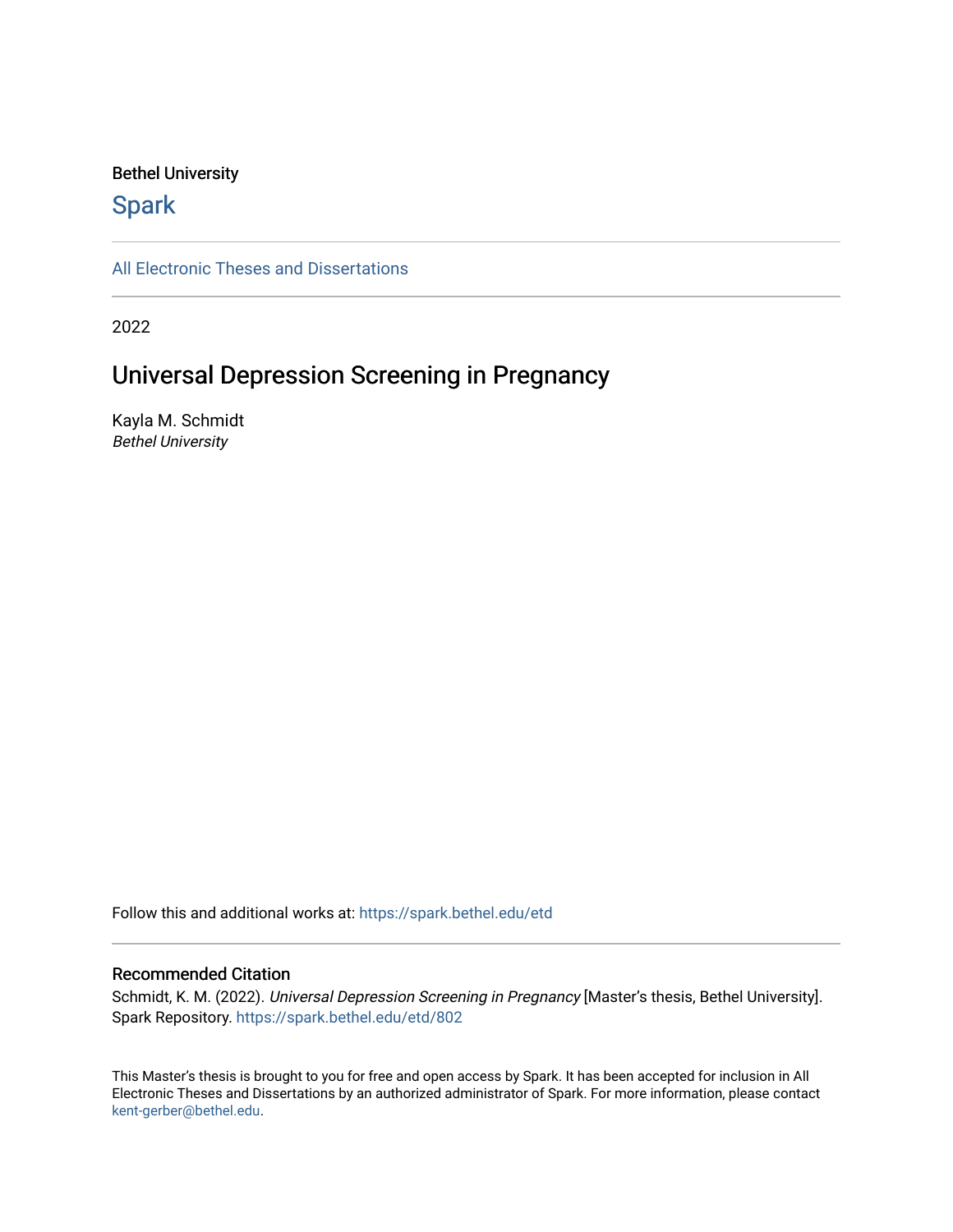## UNIVERSAL DEPRESSION SCREENING IN PREGNANCY

# A CAPSTONE PROJECT SUBMITTED TO THE GRADUATE FACULTY OF THE GRADUATE SCHOOL BETHEL UNIVERSITY

BY

## KAYLA SCHMIDT

## IN PARTIAL FULFILLMENT OF THE REQUIREMENTS

## FOR THE DEGREE OF

## MASTER OF SCIENCE IN NURSING

MAY 2022

BETHEL UNIVERSITY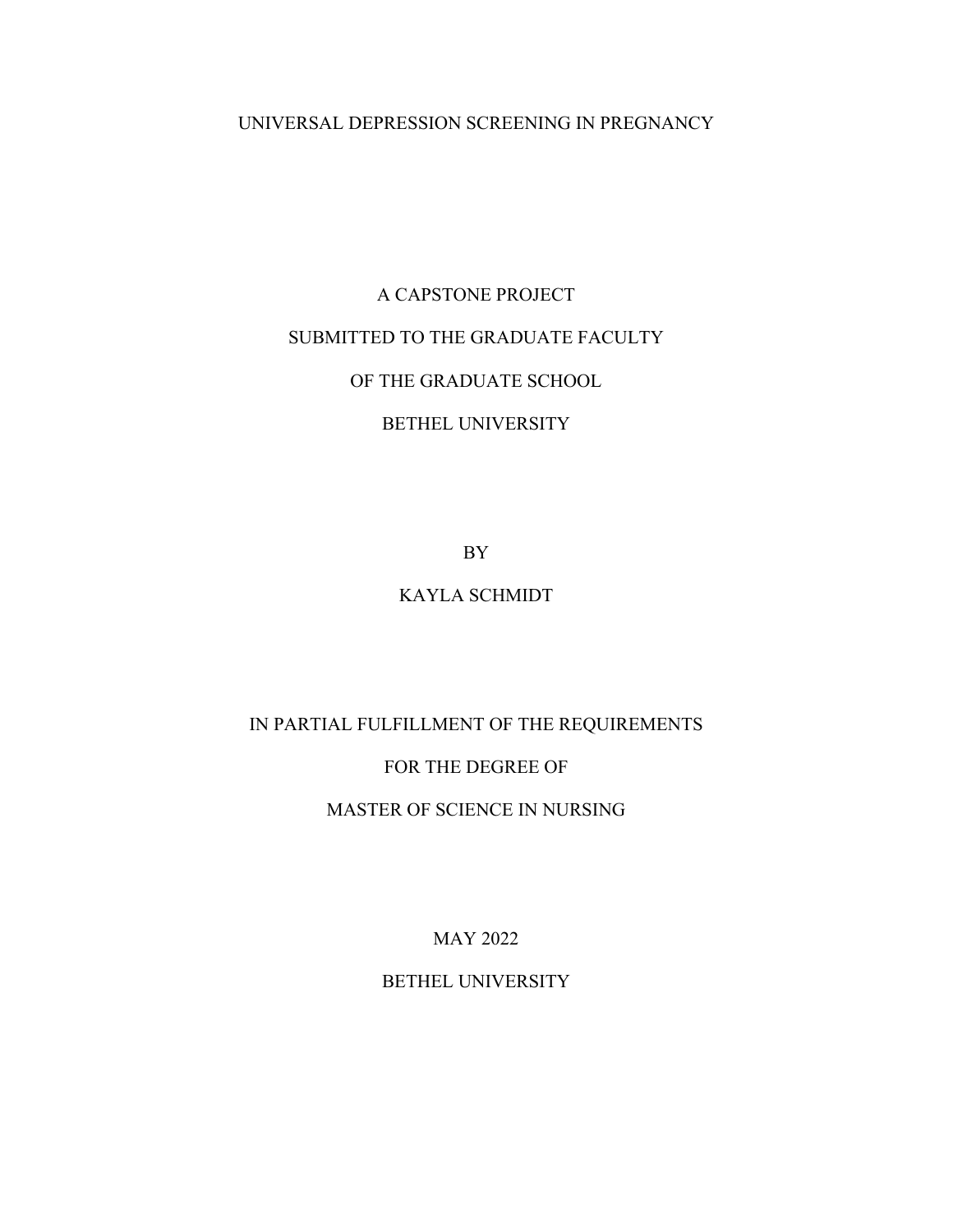#### Universal Depression Screening During Pregnancy

Kayla Schmidt

May 2022

## Approvals:

 Project Advisor Name: Julie Ann Vingers, PhD, APRN, CNM Project Advisor Signature: \_\_\_\_\_\_\_\_\_\_\_\_\_\_\_\_\_\_\_\_\_\_\_\_\_\_\_\_\_\_\_\_\_ Second Reader Name: Katrina Wu, MSN, APRN, CNM Second Reader Signature: \_\_\_\_\_\_\_\_\_\_\_\_\_\_\_\_\_\_\_\_\_\_\_\_\_\_\_\_\_\_\_\_\_ Director of Nurse-Midwifery Program Name: Katrina Wu, MSN, APRN, CNM Director of Nurse-Midwifery Program Signature: \_\_\_\_\_\_\_\_\_\_\_\_\_\_\_\_\_\_\_\_\_\_\_\_\_\_\_\_\_\_\_\_\_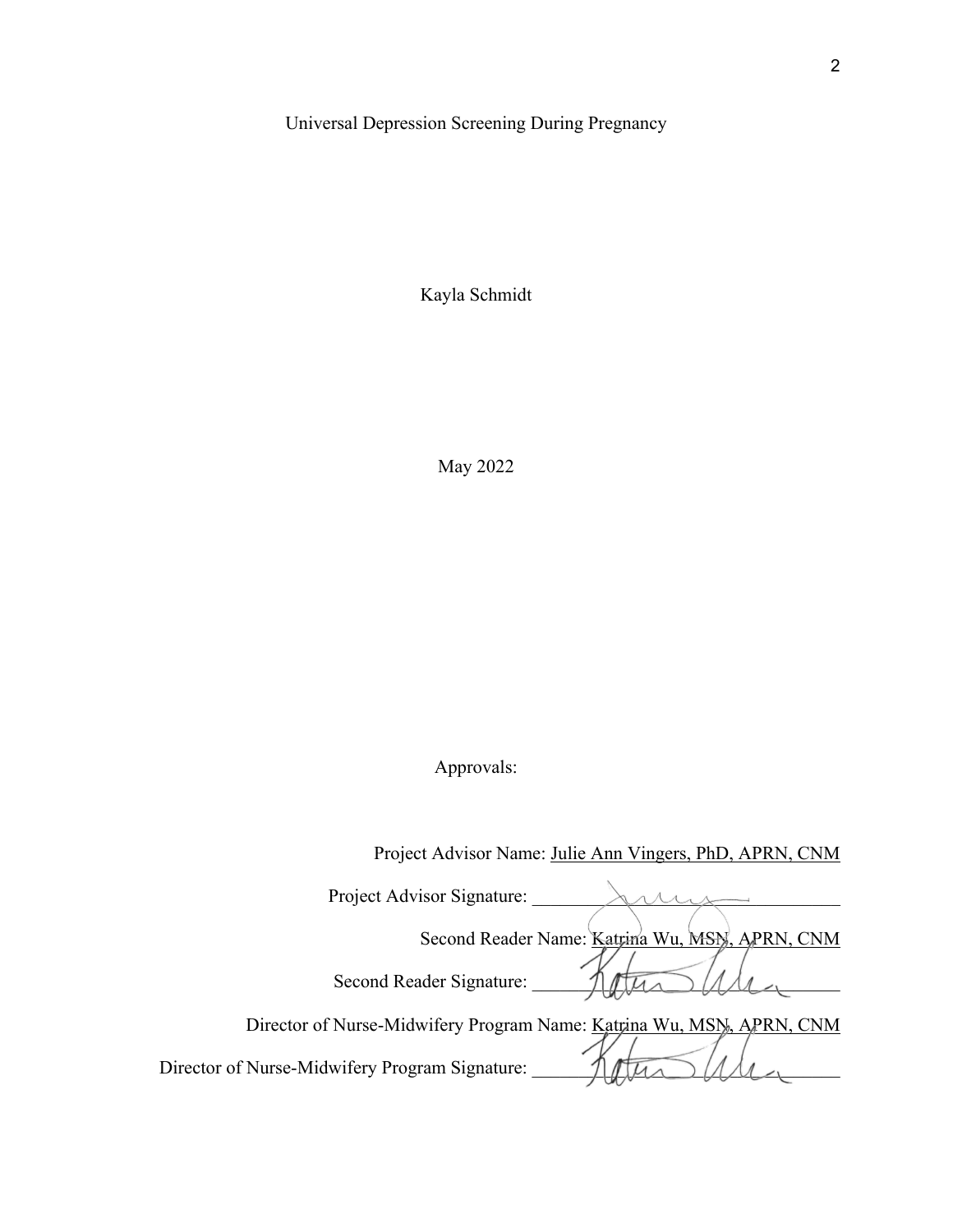## **Acknowledgments**

First, I would like to acknowledge, Stephen, my partner who helped me persevere. Second, I want to recognize the most inspirational 13-year-old I know, Spencer. Time with you has helped me overcome the lowest moments. Lastly, I would also like to offer my gratitude to my teacher, who guided me through the research, synthesis, and writing processes. You have been a light in the struggle this season.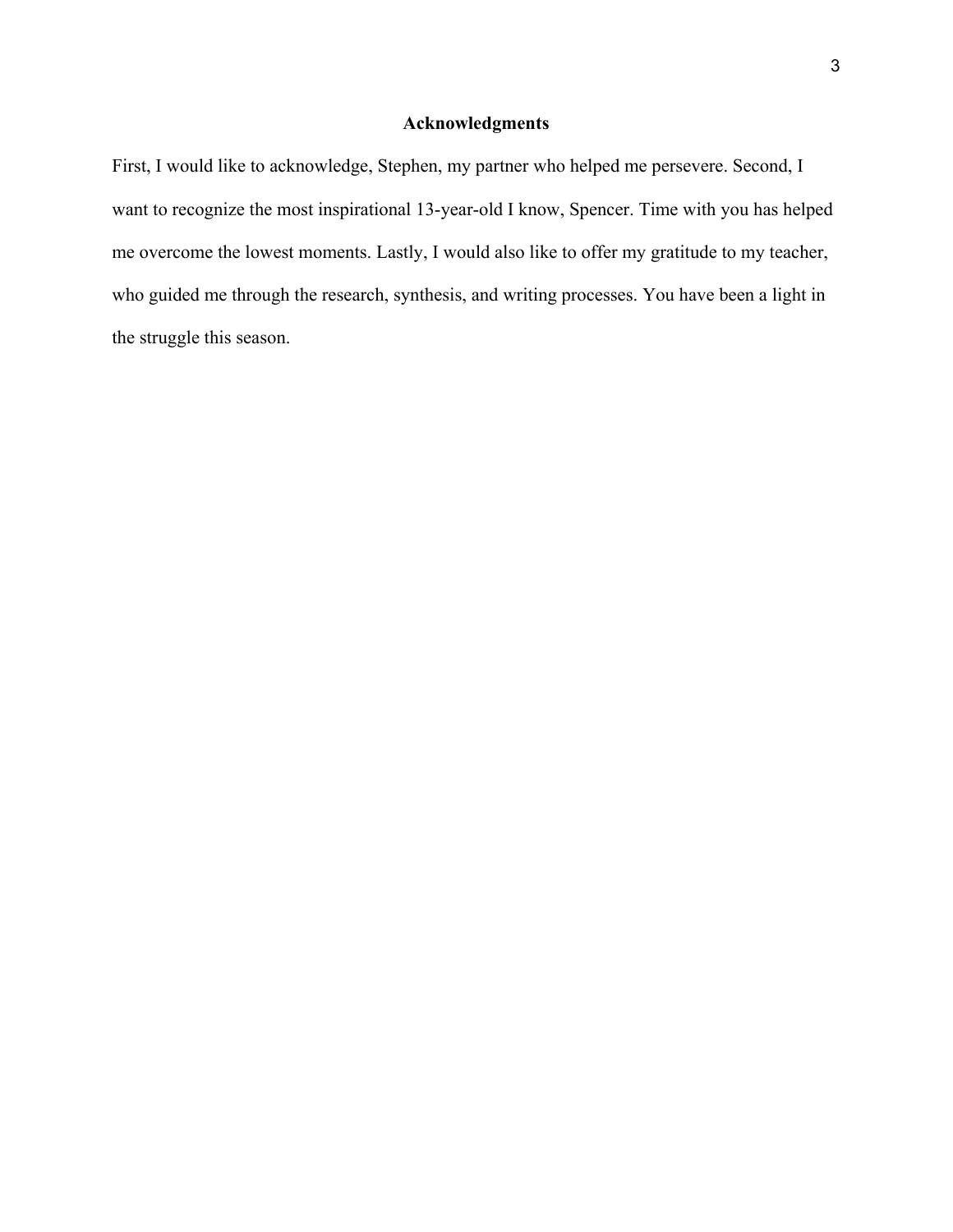#### **Abstract**

Introduction: Identifying the optimal timing and frequency of universal depression screening during pregnancy can optimize the current national recommendations. Identifying whether a protocol for universal depression screening is beneficial in obstetric clinics. This integrative review of published literature explored the optimal timing, frequency, and feasibility of universal antenatal depression screening.

Methods: A literature search using CINAHL, PubMed, and Google Scholar identified published and original articles associated with universal antenatal depression screening. Articles were included if they pertained to the topic, were published within the last 6 years, were peer reviewed, available in English, and contained quality evidence. The included studies were screened using a web-based application while organizing them into the PRISMA flow diagram. The results were disseminated into three categories using King's theory of goal attainment: personal, impersonal, and social.

Results: The search identified 543 articles, of which 17 were included in this review. The 17 studies identified the depression screening during every prenatal visit as the optimal frequency, and the least optimal frequency being once during pregnancy. The studies also identified screenings taking place during the intake and first trimester prenatal visit as optimal timing. Lastly, a universal depression screening protocol during pregnancy screened a higher number of patients, which in turn increased the number of women seeking mental health services while pregnant.

Discussion: Despite the limited amount of research on the topic, the results showed the need for universal antenatal depression screening protocols in every obstetric clinic. Screening during pregnancy should take place more than once and should include intake and the first trimester visit. The results are clinically significant for obstetric practice providers since they offer a more refined recommendation for depression screening during pregnancy. Gaps in the research, which include barriers to universal screening and consistent thresholds for positive Edinburgh Postpartum Depression Screen results need to be addressed.

*Keywords: Universal depression screening protocol, depression screening, pregnancy, antenatal, prenatal care, Edinburgh Postpartum Depression Screen*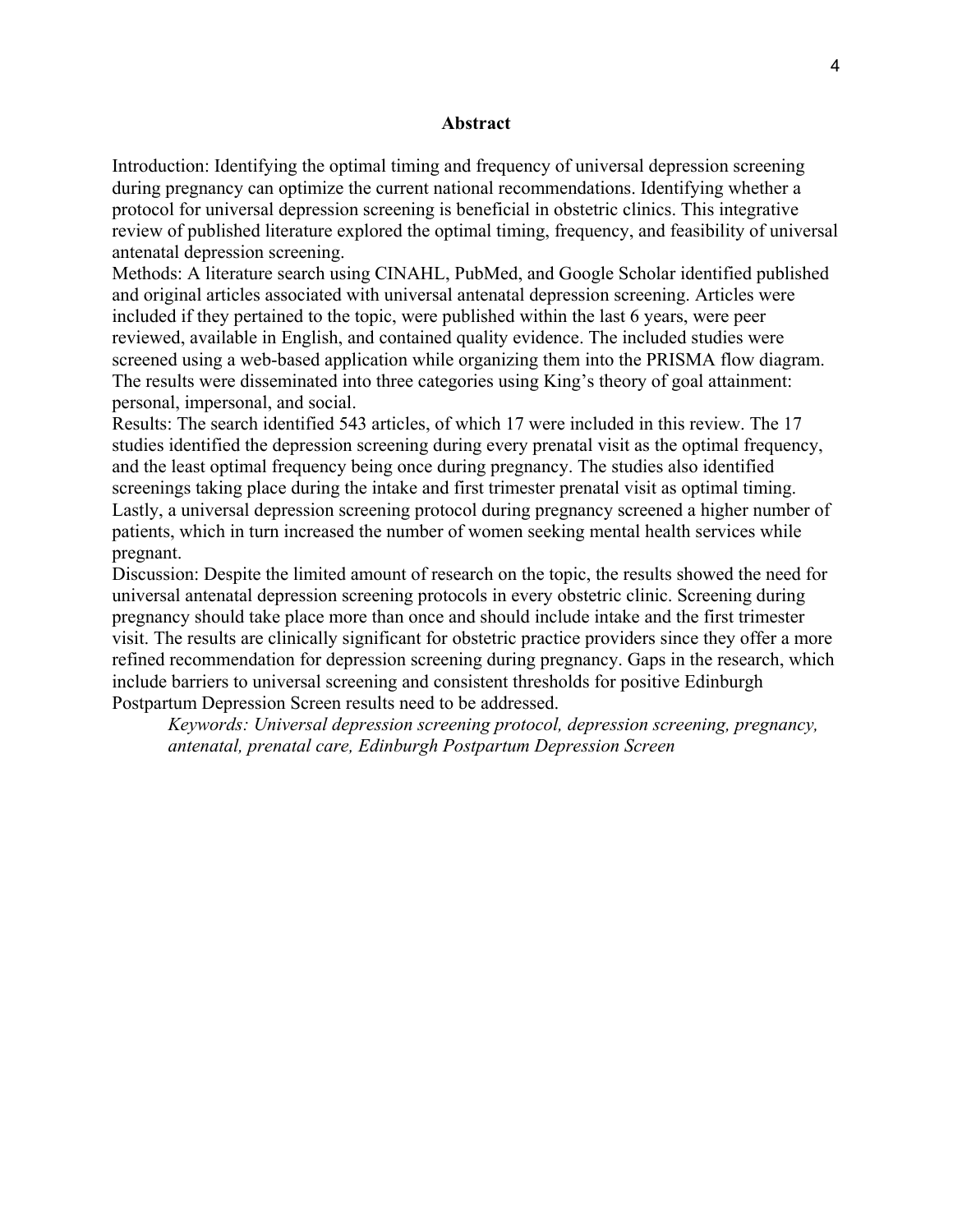#### **Universal Depression Screening in Pregnancy**

Perinatal depression is one of the most common obstetric complications, impacting up to 25% of all pregnancies (Adane et al., 2021). Perinatal depression has been linked to a higher chance of stillbirth, fetal mortality, infant mortality, low birth weight babies, and preterm delivery (Adane et al., 2021). The U.S. Preventive Services Task Force (USPSTF) recommends that all pregnant women should be universally screened for depression (Siu & the U.S. Preventive Services Task Force, 2016). Universal antenatal depression screening means that all women, despite their risk factors, should be given a brief screening to identify depressive symptoms during their pregnancies.

Most of the evidence for this recommendation was based on previous research showing a large decrease in postpartum depression risk after universal screening protocols were employed in the postpartum period (O'Connor et al., 2016). O'Connor et al. (2016) stated that universal postpartum depression screening reduced the risk for postpartum depression by 28%–59%. Wisner et al. (2013) also identified that postpartum depression may start before pregnancy or during the antenatal period.

The American College of Obstetrics and Gynecology (ACOG, 2018) adopted the USPSTF's recommendation that universal perinatal depression screening should occur at least once during pregnancy using a validated screening tool. The American College of Nurse-Midwives (ACNM, 2020) also adopted these recommendations but stated that universal perinatal depression screening using a validated screening tool should occur at least twice during pregnancy.

Universal perinatal depression screening is a newer concept that may not be fully initiated in every obstetric prenatal clinic. Since there are not enough details in the USPSTF,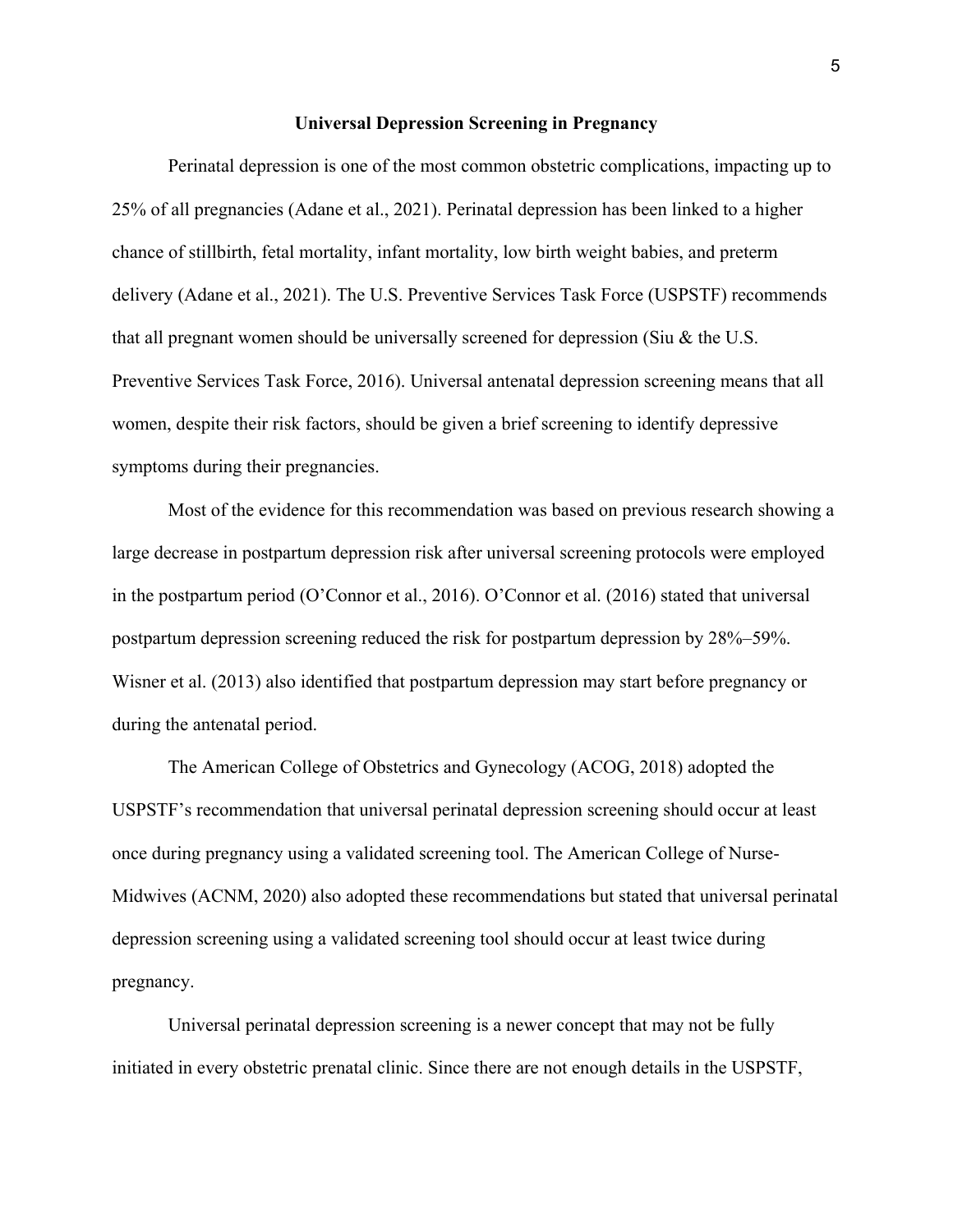ACOG, and ACNM recommendations, prenatal providers are left to their own discretion when it comes to initiating screening and its frequency. The purpose of this integrative review was to address these inconsistencies and to help ensure that pregnant women are universally screened for depression by answering the following questions: What is the optimal timing and frequency of universal perinatal depression screening during pregnancy? and, Is universal screening feasible for obstetric clinics?

#### **Framework**

Imogene King's theory of goal attainment provided the framework for this integrative review. This theory was developed in the 1960s to describe dynamic interpersonal relationships in which patients attain certain life goals through personal growth and development (Petiprin, 2020). King focused on the patient's health as being the main goal with three interacting systems: personal, interpersonal, and social.

The theory posits that nurses' goals should be to help patients maintain their health, which allows normal functioning in the patient's roles (Petiprin, 2020). King identified the interactions with patients as a step in attaining this goal. During pregnancy, an obstetric provider interacts with patients during many prenatal appointments. The goal set for pregnant women is to have a healthy pregnancy and an easy transition to their roles as mothers. The changes in pregnancy may cause a new onset or flare up of depression, which could impact a pregnant women's goals. Administering universal depression screenings at the correct time and frequency could positively impact the three systems King identified.

The frequency of how often screening should be completed in pregnancy addresses the needs patients may experience related to their personal systems during pregnancy. King's nursing theory of goal attainment describes the personal system as the body image, development,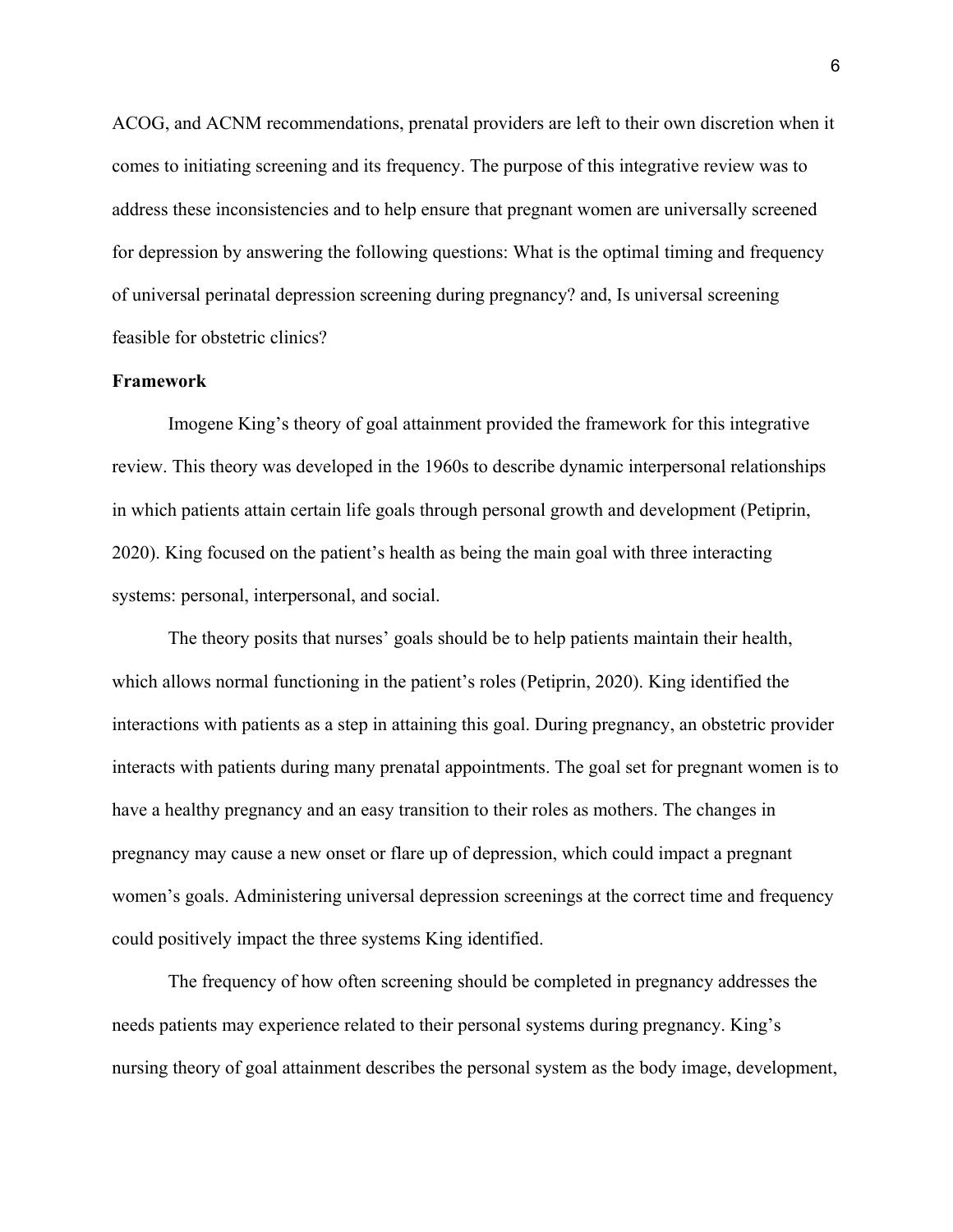self-image, and one's perception (Petiprin, 2020). The personal system may fluctuate many times while experiencing the physical and emotional changes from pregnancy. The interpersonal system is characterized as the part that consists of interactions, communication, transaction, role, or stress (Petiprin, 2020). When depression screening takes place may help pregnant women cope with any of these areas in the interpersonal system.

Lastly, the social system of King's nursing theory of goal attainment covers the relationship that the patient establishes with the provider in the obstetric clinic. Interactions in the clinic setting can help patients with decision-making, roles of power, status, and organizing goals (Petiprin, 2020). Establishing universal screening in obstetric settings can address the social needs of pregnant patients and allow them to identify depressive symptoms while also offering enough time to seek the necessary treatments.

#### **Methods**

Whittemore and Knafl's (2005) methodology and framework guided this integrative review. This integrative review followed the recommended steps using this methodology and framework in which a problem was identified, a literature review search was conducted, and the data were evaluated and analyzed. The preferred reporting items for systematic review and metaanalysis (PRISMA) guidelines were used to verify the search strategy. The literature search was conducted after a consultation with a Bethel University librarian on recommendations for databases and to determine the keywords, which were the following: universal perinatal depression screening, depression screening, pregnancy, antenatal depression screening, prenatal care, PHQ-9 (Patient Health Questionnaire-9), and the Edinburgh Postpartum Depression Screen (EPDS). The literature searches took place in the CINAHL, PubMed, and Google Scholar databases and an ancestry search, using the following search terms: *perinatal depression,*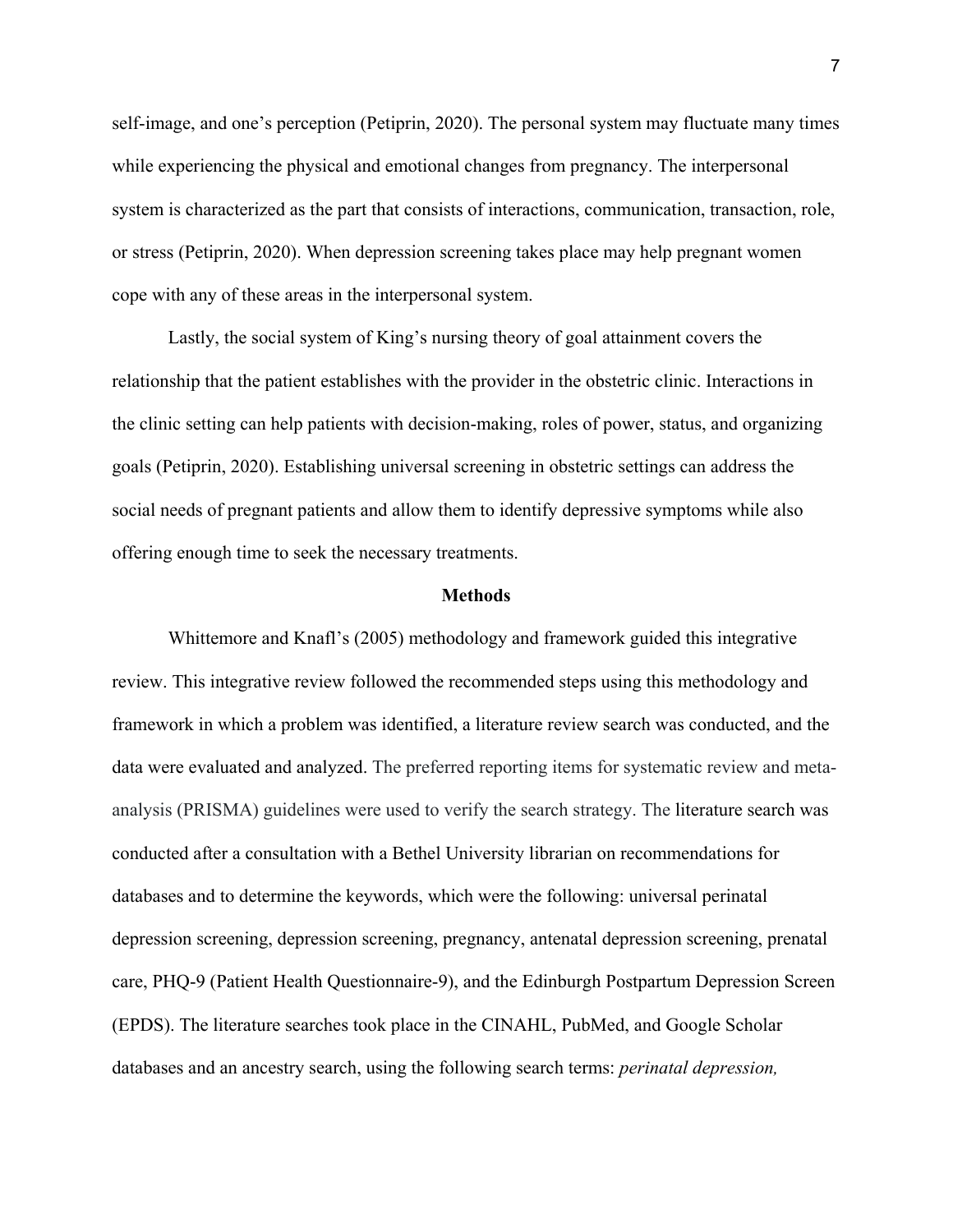*depression screening, universal depression screening, prenatal care, pregnancy*, *Edinburgh Postpartum Depression Screen*, and *PHQ-9*.

Articles from the searches were uploaded into the web-based software Covidence for the screening process. A total of 550 articles were imported. 202 duplicates were removed. Each article's title and abstract were reviewed for relevancy, which yielded 61 articles. The full-text articles were then examined for eligibility, and 44 articles were excluded from review*.* The articles were evaluated for study design, outcome measurements, population, quality, and level of evidence. Inclusion criteria for this integrative review consisted of original qualitative or quantitative research, peer-reviewed articles, published research, English language, published within the last 6 years, and relevant studies that addressed the chosen topic. Exclusion criteria included studies on different populations than the present study, different interventions than the present study, or measured outcomes different from those in the present study.

Using these criteria, 17 articles were identified and included in the integrative review. Figure 1 displays a PRISMA flow diagram which was chosen to report the search screening process. Table 1 summarizes the studies included in this review, offering a brief synopsis of each study's design, recommendations, strengths, limitations, and level of evidence. Levels of evidence were measured using the John Hopkins Evidenced-Based Practice Model (JHEBDM) using appendix D. This appendix summarizes how to determine the level of evidence and quality grade. The levels of evidence are the following: Level I; experimental, Level II; quasiexperimental, Level III; nonexperimental, Level IV; expert opinions in clinical practice, and Level V; nonresearch and experiential evidence. The quality grades consist of A; high quality, B; good quality, and C; bad quality or major flaws.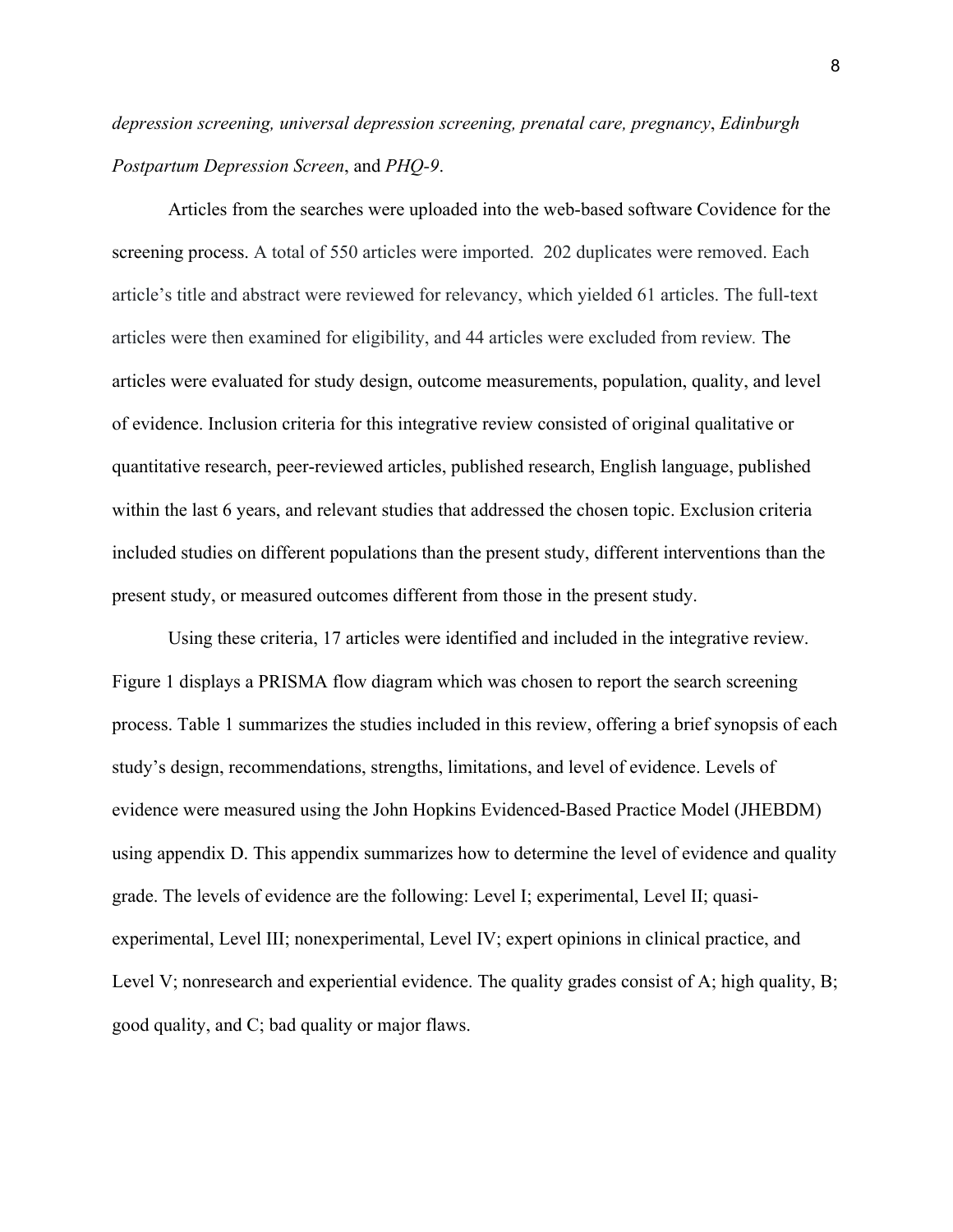After the final studies for review were established, the results were then disseminated into three categories using King's theory: timing and interpersonal system; frequency and personal system; and feasibility of a universal depression screening in an obstetric clinic and the social system.

#### **Results**

#### **Summary of Articles**

The 17 studies identified that fit the criteria for the present review were conducted in various geographic locations, including China, Australia, and the United States. The samples consisted of pregnant and postpartum women, and the sample sizes ranged from 77 to 102,906. The samples also reflected a diverse population with multiple ethnicities (Black, White, Hispanic, Asian, and other), cultures, and socioeconomic backgrounds. Methodology in the studies varied, with 10 retrospective cohort studies, three quality improvement studies, one mixed methods study, one survey, one longitudinal study, and one cross-sectional study. Using the tool from JHEBDM the articles included were found to be of the following evidence levels and quality grade: one study at Level II, 12 studies at Level III, one study at Level IV, and three studies at Level V. No studies reflected Level I. All the studies contained high-quality evidence since each included adequate sample sizes, consistent and generalizable results, definite conclusions, and a thorough evidence review.

The evidence was organized using the framework from King's theory and placed into three categories: frequency and personal system, timing and interpersonal system, and feasibility of a universal depression screening in an obstetric clinic and social system. Table 2 is a summary of the results.

#### **Frequency and Personal System**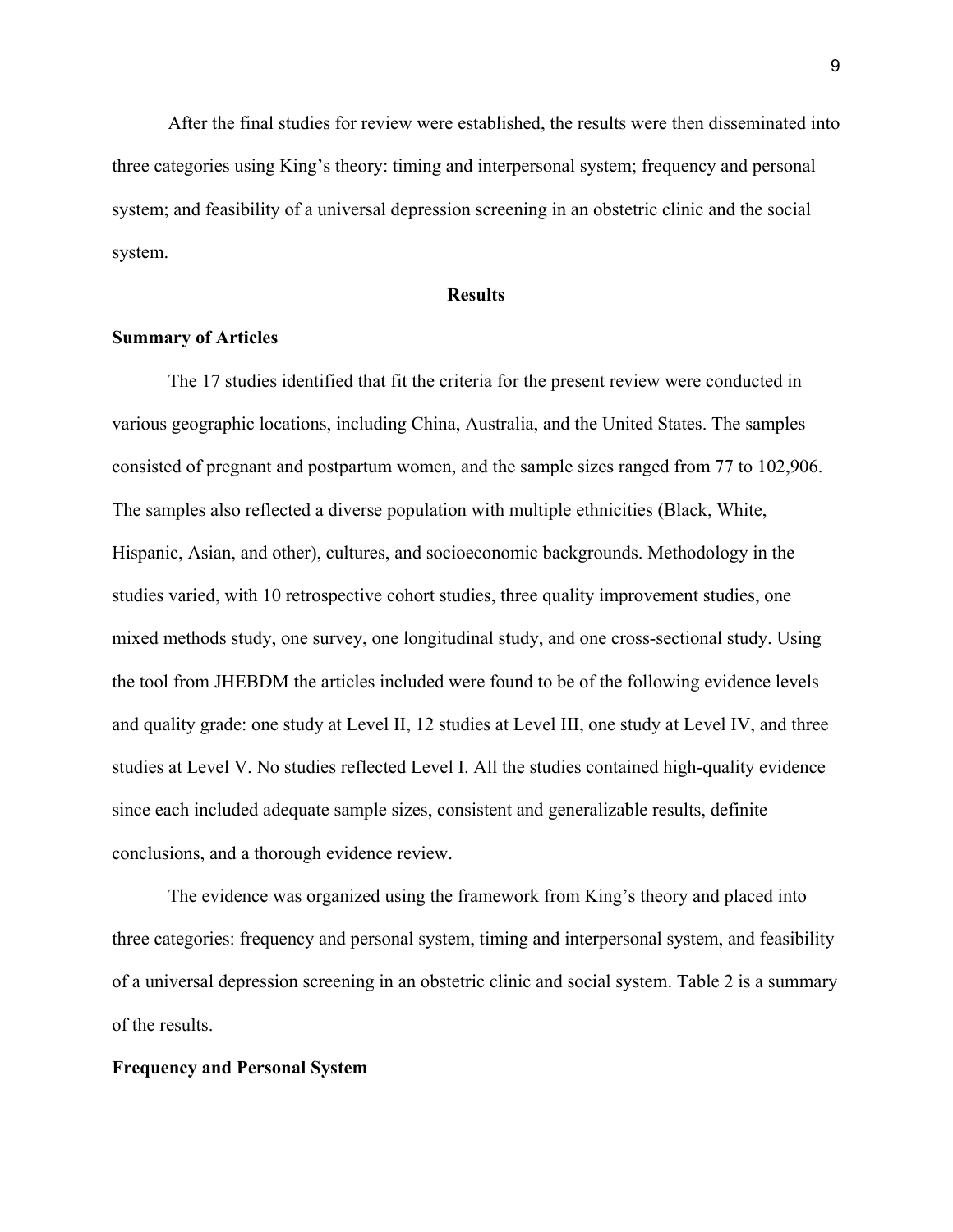#### *Screening Once.*

Of the 17 studies, two (Ellington, 2021; Venkatesh et al., 2016) measured the results from screening depression once during pregnancy. Venkatesh et al. (2016) screened pregnant women during a third trimester appointment and during a 6-week postpartum visit. Of the 8,985 women screened, 6.5% screened positive using the EPDS. The positive screens included 69% antepartum and 31% postpartum women  $(p < .01)$ . The positively screened antepartum patients were more likely to seek mental health services when compared with positively screened postpartum patients (83% versus 71%,  $p < .01$ ). Following these women after delivery, the antepartum women who were linked to mental health services were less likely to have a positive screen 6 weeks postpartum compared with those who were not linked to mental health services (20% versus 82%,  $p < .0001$ ). Ellington (2021) reported that 24 of 77 patients (31.17%) were positively screened during intake visits, which averaged between 8–12 weeks gestation.

### *Screening Twice.*

Four studies (Avalos et al., 2016; Long et al., 2020; Mestad et al., 2016; Miller et al., 2019) reflected screening twice for depression during pregnancy. Avalos et al. (2016), Long et al. (2020), and Miller et al. (2019) stated that they chose to screen twice since it was easier to add these screens during the intake and glucola screening visits.

Avalos et al. (2016) initiated a health care-system-wide protocol for universal screening with the goal of screening pregnant women at least two times during pregnancy and one time postpartum using the PHQ-9. After full implementation of the protocol, 97% of pregnant women were screened at least once, and  $89.1\%$  of these women were screened twice or more ( $p < 0.001$ ). A new diagnosis of depression and its severity increased from preimplementation to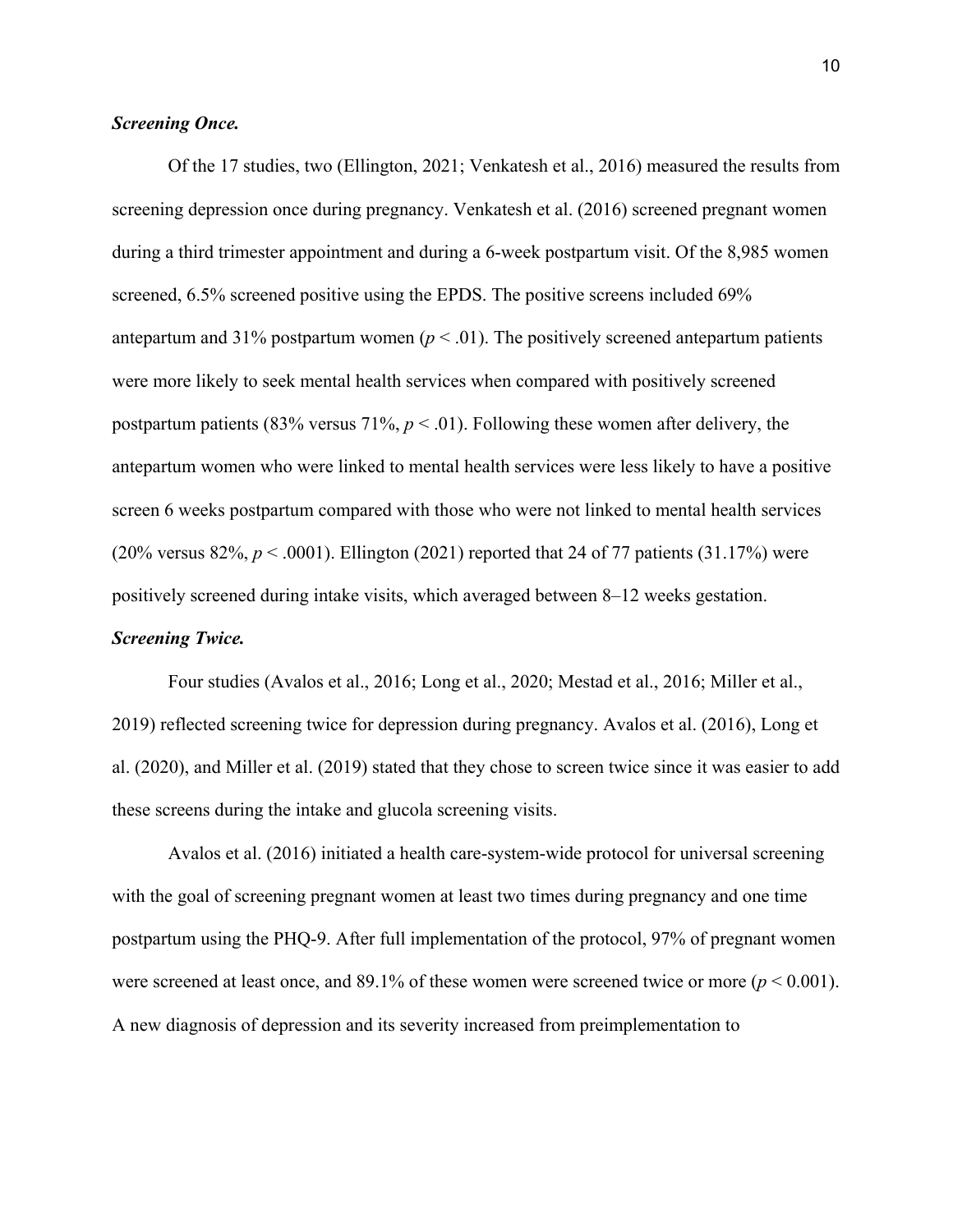postimplementation (depression,  $8.2\%$  versus  $11.7\%$ ,  $p < 0.001$ ; severity,  $0.2\%$  versus  $3.1\%$ ,  $p < 0.001$ ).

Mestad et al. (2016) reviewed the statistics associated with screening for depression during pregnancy in an obstetric clinic. The results showed that pregnant women were screened at least once 84% of the time and at least twice 50% of the time. The women who received only one screening either entered prenatal care late or after their first trimester. Of the women who were screened for depression, 27% screened positive once and 13% screened positive twice (Mestad et al., 2016).

Miller et al. (2019) found that 8.6% of study participants screened positive in the first trimester, 6.6% screened positive in the third trimester, and 1.2% screened positive at the 6-week postpartum visit. Long et al. (2020) found higher screening rates in intake and postpartum appointments (60.14% and 85.45%) when compared with the glucola screening appointment (35.01%). Clinically significant EPDS scores were 18.21% at intake, 17.43% at the glucola screening appointment, and 13% at the 6-week postpartum visit. Long et al. concluded that the screening rates and clinically significant EPDS scores showed that depressive symptoms can increase or decrease throughout pregnancy and after.

#### *Screening Three or More Times.*

Studies in which depression screens occurred three or more times (Guo et al., 2021; Wilcox et al., 2019; Yu et al., 2020) offered perspectives on trajectories of depression for pregnant and postpartum women. Wilcox et al. (2019) evaluated several groups of pregnant beginning at either the first or third trimesters. This study was not associated with an obstetric clinic; its purpose was to interpret the data received from pregnant and postpartum women. Multiple EPDS screens administered during pregnancy and postpartum showed that the highest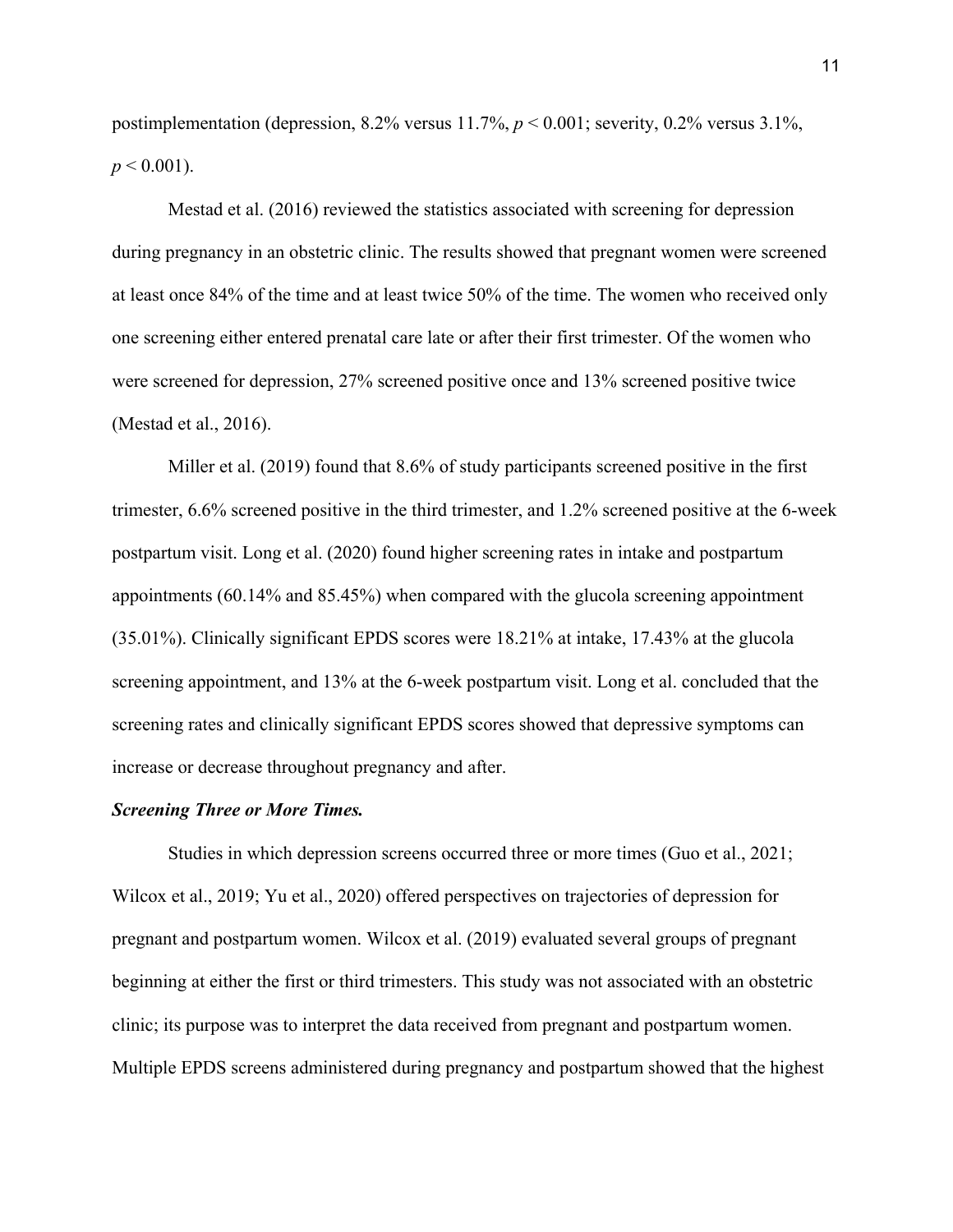depressive incidents (EPDS score >14) occurred during pregnancy: 33% first trimester, 24% second trimester, 22% third trimester, 13% 4 weeks postpartum, and 8.4% 3 months postpartum. Wilcox et al. also found that women with high EPDS scores did not necessarily persist there.

Guo et al. (2021) screened pregnant women during the first, second, and third trimesters and offered several conclusions from their findings. The results showed that gestational age  $(p = 0.014)$  and gestational weeks  $(p < 0.001)$  were significant for antenatal depression diagnosis. Another conclusion from the results was women in the first trimester had a higher risk for depression compared to the women in the second,  $AOR = 0.611$ , 95% CI [0.483, 0.773] and third trimesters, AOR = 0.337, 95% CI [0.228, 0.498].

Yu et al. (2020) identified three trajectories of depressive symptoms during pregnancy and postpartum among women who were screened seven times. Ninety percent of the women screened had no depressive symptoms throughout their pregnancy and postpartum, 5.1% had higher EPDS scores during pregnancy, and 4.9% had higher EPDS scores postpartum. Just over 52% of the women had their first onset of depressive symptoms during pregnancy, with 26.8% of these women having their highest EPDS score between 12–24 weeks gestation. The highest EPDS scores were during visits between 12–24 weeks gestation and 1 week postpartum (Yu et al., 2020).

#### **Timing and the Interpersonal System**

#### *EPDS Scores During the First Trimester.*

A number of researchers conducted studies in which trimester EPDS and PHQ-9 scores were compared to postpartum scores (Ellington, 2021; Guo et al., 2021; Lomonaco-Haycraft et al., 2018; Long et al., 2020; Tourtelet et al., 2020; Wilcox et al., 2019; Yu et al., 2020). An overwhelming amount of evidence showed that pregnant women screened higher for depression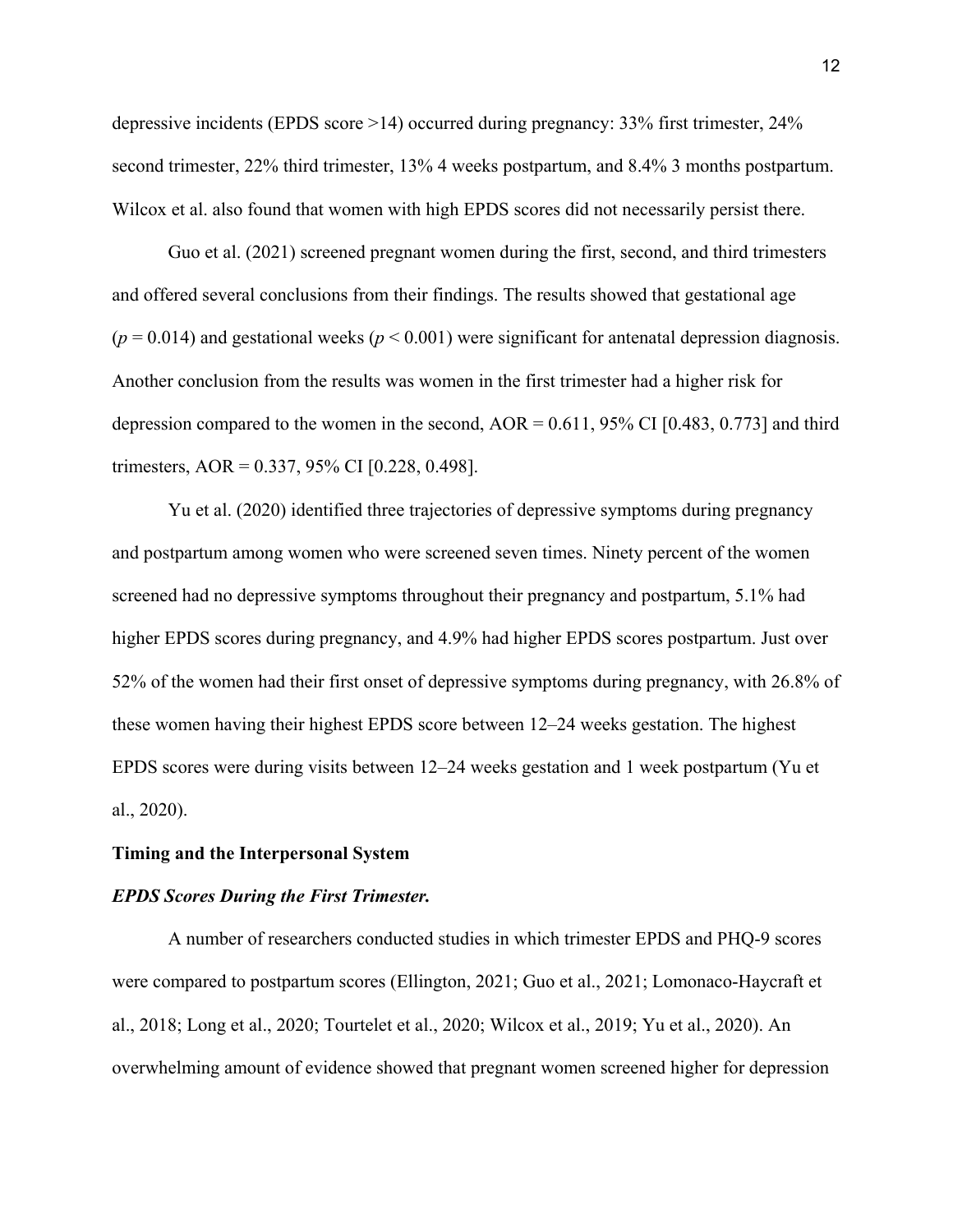during the first trimester (Ellington, 2021; Guo et al., 2021; Lomonaco-Haycraft et al., 2018; Long et al., 2020; Tourtelet et al., 2020; Wilcox et al., 2019; Yu et al., 2020). Guo et al. (2021) reported that 18.1% of pregnant women were positively screened during the first trimester, which was the highest reported positive trimester screening comparing with the second and third trimesters. Lomonaco-Haycraft et al. (2018) reported that 21.52% of women in the first trimester were positively screened, which was higher than the third trimester and postpartum screens. Long et al. (2020) reported that clinically elevated EPDS scores were 18.21% at the first trimester, making this the highest percentage of significant scores when compared with the third trimester and postpartum scores. Tourtelet et al. (2020) was a mixed methods study in which pregnant women were screened during their first prenatal appointment and followed if they received treatment after a positive screen. Fifty-eight of the 393 women screened positive (Tourtelet et al., 2020).

Ellington (2021) found that 31.17% of pregnant women screened positive at their intake visit, which averaged between 8–10 weeks gestation. Wilcox et al. (2019) stated that in Cohort 1 in their study, which included women in their first trimester, 10% had positive screens at baseline, which increased at the end of the first and second trimesters, rising to 13% in each trimester. Yu et al. (2020) found that 5.1% of pregnant women screened positive during the first and second trimesters, which was slightly higher than the postpartum group at 4.9%. During the first trimester, the EPDS scores ranged from 6 to 16 points (Yu et al. 2020).

#### *EPDS Scores During Second and Third Trimesters.*

Results from Guo et al. (2021), Lomonaco-Haycraft et al. (2018), Long et al. (2020), Venkatesh et al. (2016), Wilcox et al. (2019), and Yu et al. (2020) showed lower second and third trimester scores compared with first trimester scores. In Guo et al., the risk of depression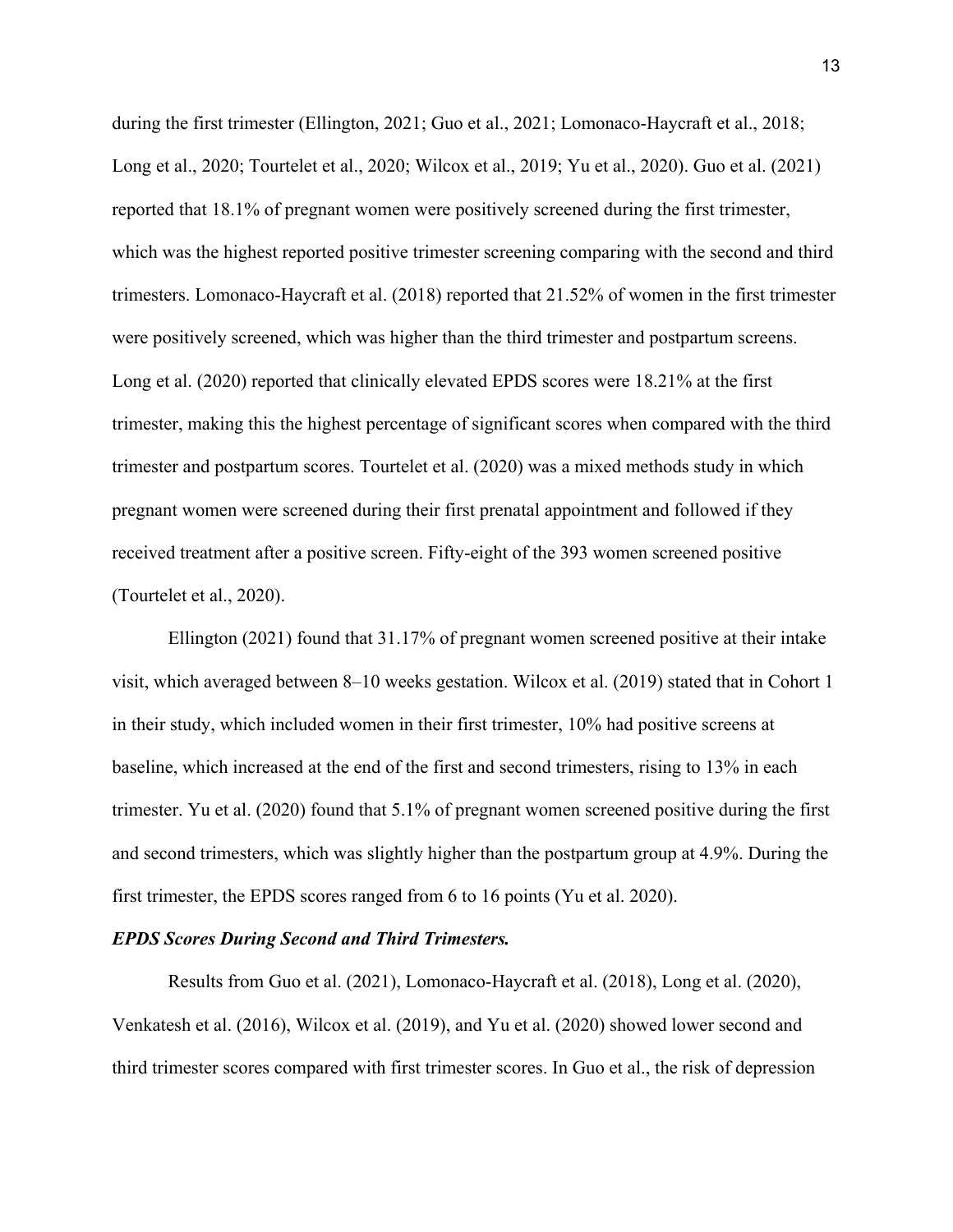was lower in the second trimester,  $AOR = 0.611$ , 95% CI [0.483, 0.773] and third trimester,  $AOR = 0.337, 95\% \text{ CI}$  [0.228, 0.498] when comparing positive screening rates to the first trimester. Guo et al. also concluded that gestational age  $(p = 0.014)$  and gestational weeks  $(p < 0.001)$  were contributing factors to antenatal depression.

Lomonaco-Haycraft et al. (2018) screened only 37% of pregnant women at the 28-week visit, and 16.04% screened positive, which was 5% lower than in the first trimester. Long et al. (2021) reported clinically elevated EPDS scores (17.43%) at the glucola screening appointment. Venkatesh et al. (2016) determined that 69% of the women screening positive were antepartum screenings. Wilcox et al. (2019) reported that the positive screen percentage rose to 16% in Cohort 1 in their study, which consisted of women during their first trimester, compared with the baseline of 10% and second trimester screen of 13%. Cohort 2, which consisted of women during the beginning of the third trimester, had a baseline score of 12.7% screening positive, which decreased to 10.7% by the end of the third trimester. Yu et al. (2020) concluded that the highest EPDS scores during pregnancy happened during the second trimester, between Weeks 12 and 24. Scores during the third trimester remained stable, with a possible higher trend for the pregnant women who would eventually screen positive during their postpartum screenings (Yu et al., 2020).

#### **Feasibility and the Social System**

#### *Screening Rates: No Established Protocol for Universal Screening.*

Several studies (Fedock et al., 2018; San Martin Porter et al., 2019; Sidebottom et al., 2020) included demonstrated screening rates of obstetric clinics without a universal screening protocol established. Sidebottom et al. (2020) researched a large health care system and reviewed the screening rates throughout. Pregnant women were screened 65.1% of the time, with 34.9%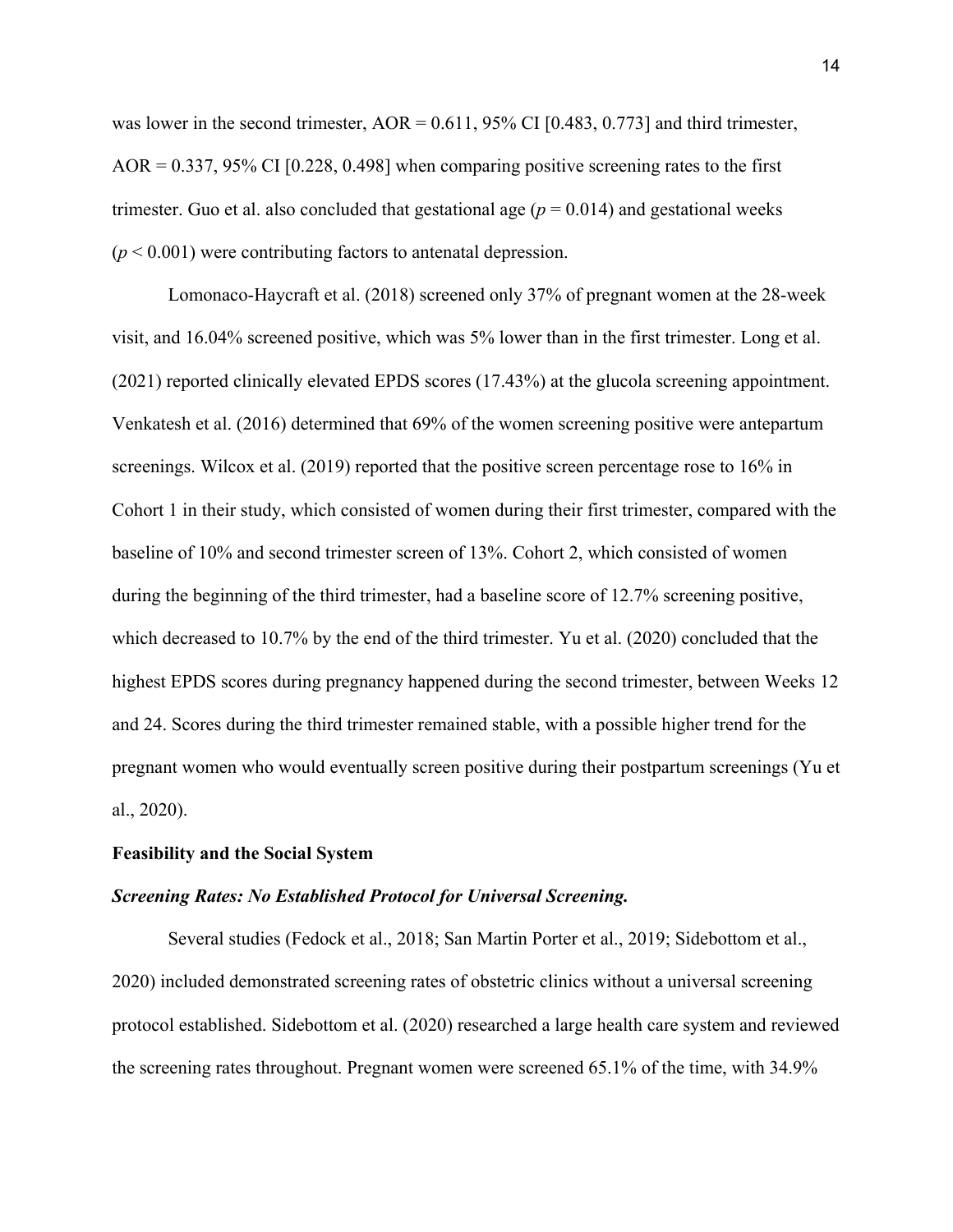not screened at all. Of the pregnant women who were screened, 52% were screened once and 13.3% were screened two or more times. Screenings ranged widely among 35 obstetric clinics, with the low being 34.7% and the high being 100% of patients screened for depression while pregnant. Sidebottom et al. recognized that women with a documented history of anxiety and depression and those who had a larger number of prenatal visits were more likely to be screened, AOR 2.18. Women who spoke a language other than English were less likely to be screened, AOR 0.74.

Fedock et al. (2018) researched the difference in screening rates among pregnant and postpartum women. After reviewing the data, the researchers concluded that obstetric providers were less likely to universally screen pregnant women (53.04% versus 82.40%, *p* < 0.001) and less likely to offer guideline-congruent care (33.61% versus 58.51%, *p* < 0.001) to pregnant women compared to postpartum women. Fedock et al. observed several factors that influenced whether the obstetric provider screened pregnant women. The clinics that screened were more likely to have onsite mental health services, higher satisfaction rates working with mental health services, and previous experience with universally screening pregnant women. Fedock et al. concluded that personal motivation was the largest influence on whether obstetric providers screened for depression during pregnancy.

San Martin Porter et al. (2019) reported differences in screening rates among public and private hospitals in Queensland, Australia. The public hospitals initiated a universal screening protocol for all pregnant women, whereas the private hospitals had not initiated universal screening at the time of the study. Just over 71% of pregnant women were screened in public and private hospitals. Significantly fewer pregnant women in the private hospitals were screened compared to public hospitals  $(28.8\%$  versus  $91.0\%$ ,  $p < 0.001$ ).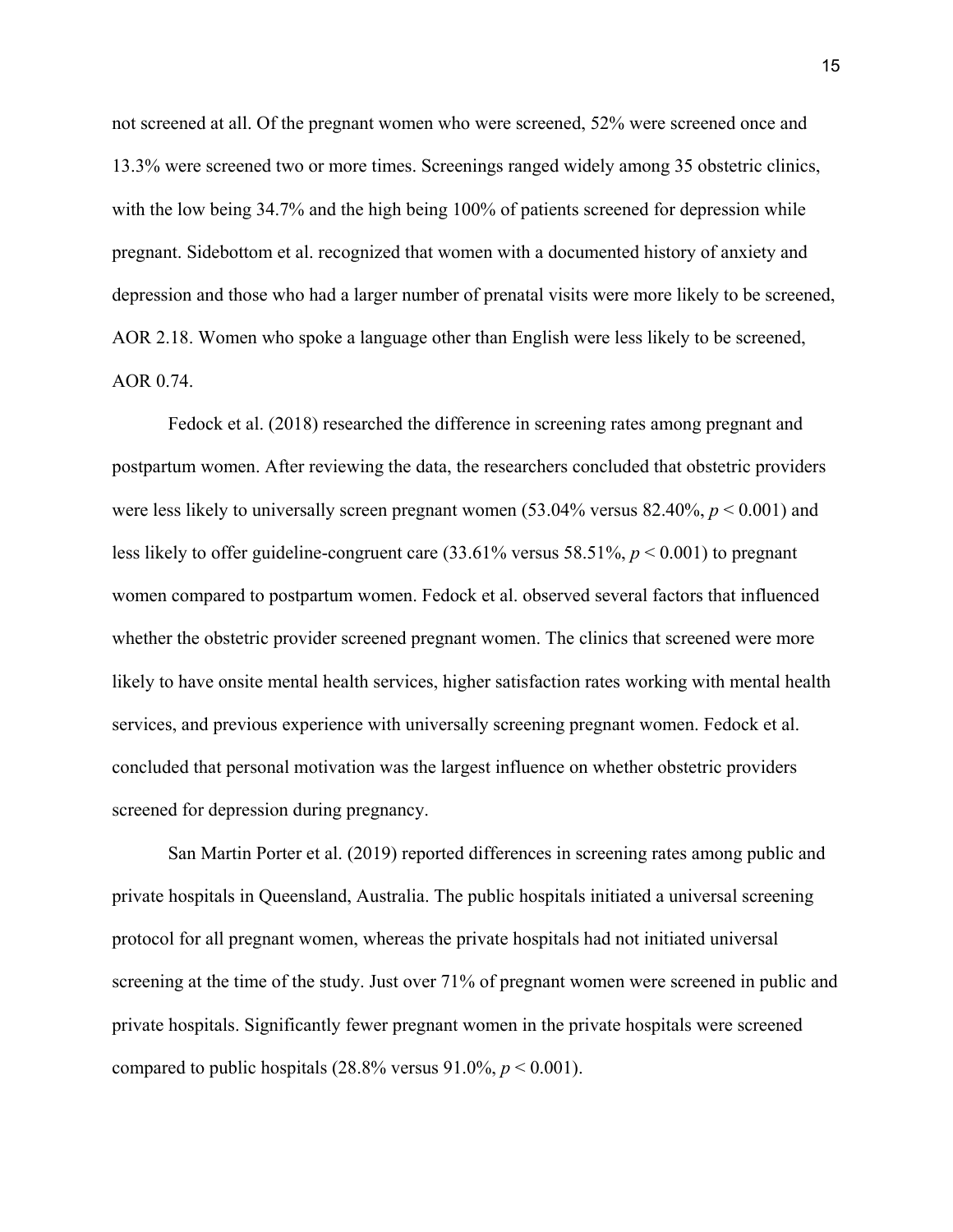#### *Screening Rates Before and After Protocol Implementation.*

Many of the studies included in the current review compared screening rates before and after implementing a universal screening protocol for pregnant women (Avalos et al., 2016; Gisseman et al., 2021; Lomonaco-Haycraft et al., 2018; Miller et al., 2019, 2021; Puryear et al., 2019). Avalos et al. (2016) concluded that prior to implementation pregnant women were screened less than 1% of the time, and that after implementation 98% of women were screened at least once during pregnancy (*p* < 0.001). Gisseman et al. (2021) used a universal screening protocol and reported screening rates to be highest at intake (95%–97%) and lowest during the third trimester (48%–60%).

Lomonaco-Haycraft et al. (2018) found the screening rates improved from 0% prior to implementation to greater than 75% after. Miller et al. (2019) found significant improvement in screening rates after implementation for the first trimester (0.1% preimplementation versus 65.5% postimplementation,  $p < .001$ ) and third trimester (0.0% preimplementation versus 42.7% postimplementation, *p* < .001). Miller et al. concluded that antenatal patients who received prenatal care after implementation were more likely to be screened (33% versus 81%, AOR 58.5). Puryear et al. (2019) found that 27% of pregnant women were screened at 11–13 weeks and 47% were screened at 35–37 weeks after implementation, demonstrating a 14%–91% compliance among four different clinics.

#### *Benefits of Universal Screening.*

Findings in several studies (Avalos et al., 2016; Ellington, 2021; Lomonaco-Haycraft et al., 2018; Long et al., 2020; Miller et al., 2019, 2021; Venkatesh et al., 2016) identified specific areas in which universal screening helped pregnant women. Avalos et al. (2016) reported more women receiving treatment after screening when comparing percentages before and after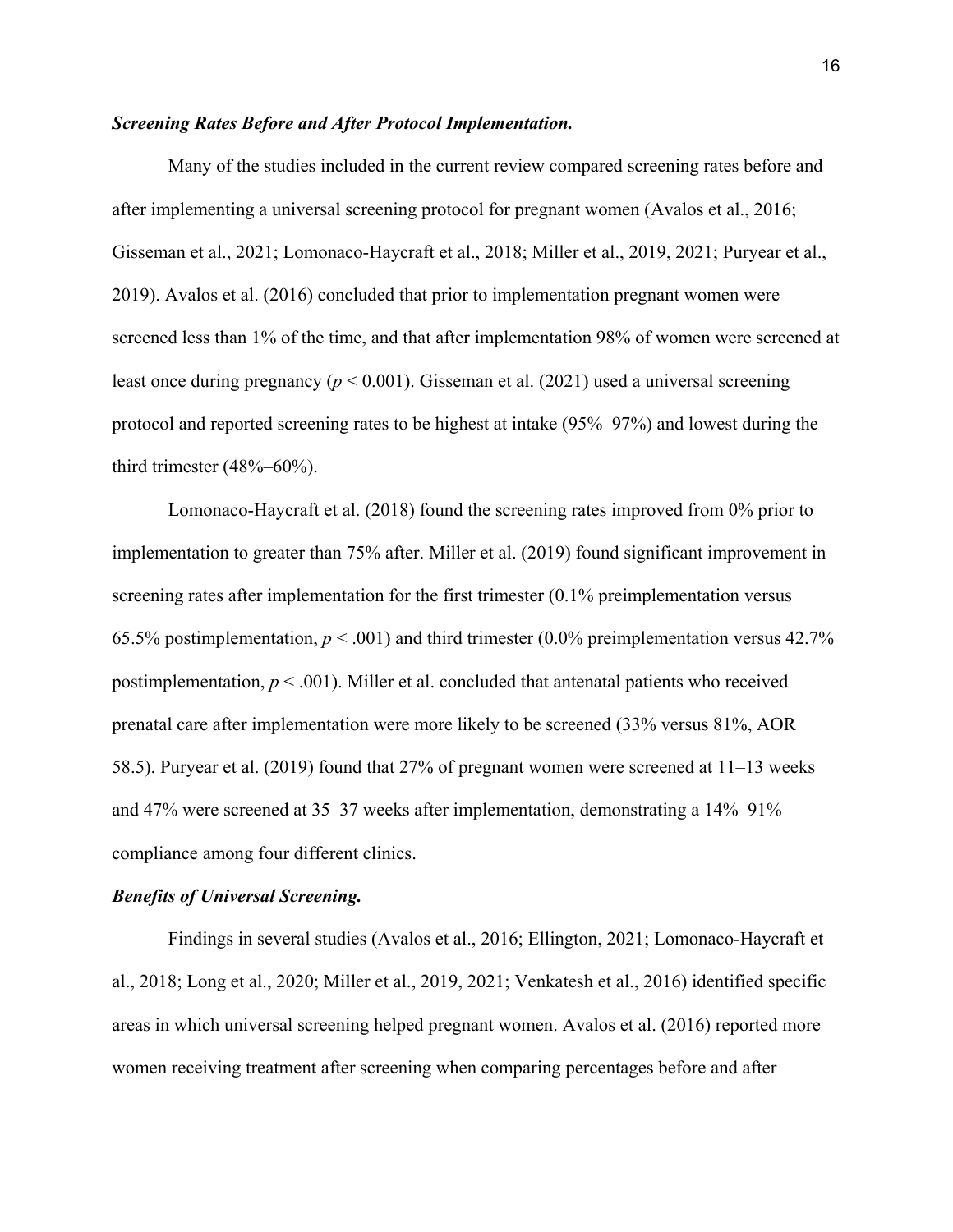implementation (5.9% versus 81.9%,  $p < 0.05$ ). New depression diagnoses also increased after implementation (8% versus  $12\%, p < 0.001$ ). In Ellington (2021) and Miller et al. (2021), more patients were able to seek mental health services since higher numbers of patients were referred. In Miller et al. (2019), the number of providers referring patients for mental health services increased,  $p < 0.001$ .

Lomonaco-Haycraft et al. (2018) identified greater enthusiasm for screening patients among providers and clinics, which helped more patients receive referrals for mental health services. Venkatesh et al. (2016) observed that antepartum patients were more likely to seek mental health services when compared with postpartum patients  $(83\%$  versus  $71\%$ ,  $p = .002$ ).

#### **Discussion**

#### **Summary Methods and Theory Integration**

Depression has been identified as the most common obstetric complication. As such, the USPSTF (2016) recommends universal depression screening but does not specify screening, timing, frequency, or feasibility during the antenatal period (Adane et al., 2020). Addressing these key elements of antenatal depression screening could help reduce the impact of one of the most common obstetric complications (Adane et al., 2020). Findings from the 17 articles reviewed for the current study contributed evidence for recommending the optimal frequency, timing, and feasibility of universal depression screening in obstetric clinics.

#### **Frequency and the Personal System**

Depression screening scores can increase or decrease throughout pregnancy (Long et al., 2020). Yu et al. (2020) had similar findings after screening pregnant women throughout both pregnancy and postpartum, which showed that new onset of depression can occur at any point during pregnancy. Screening at every prenatal visit allows providers to quickly identify and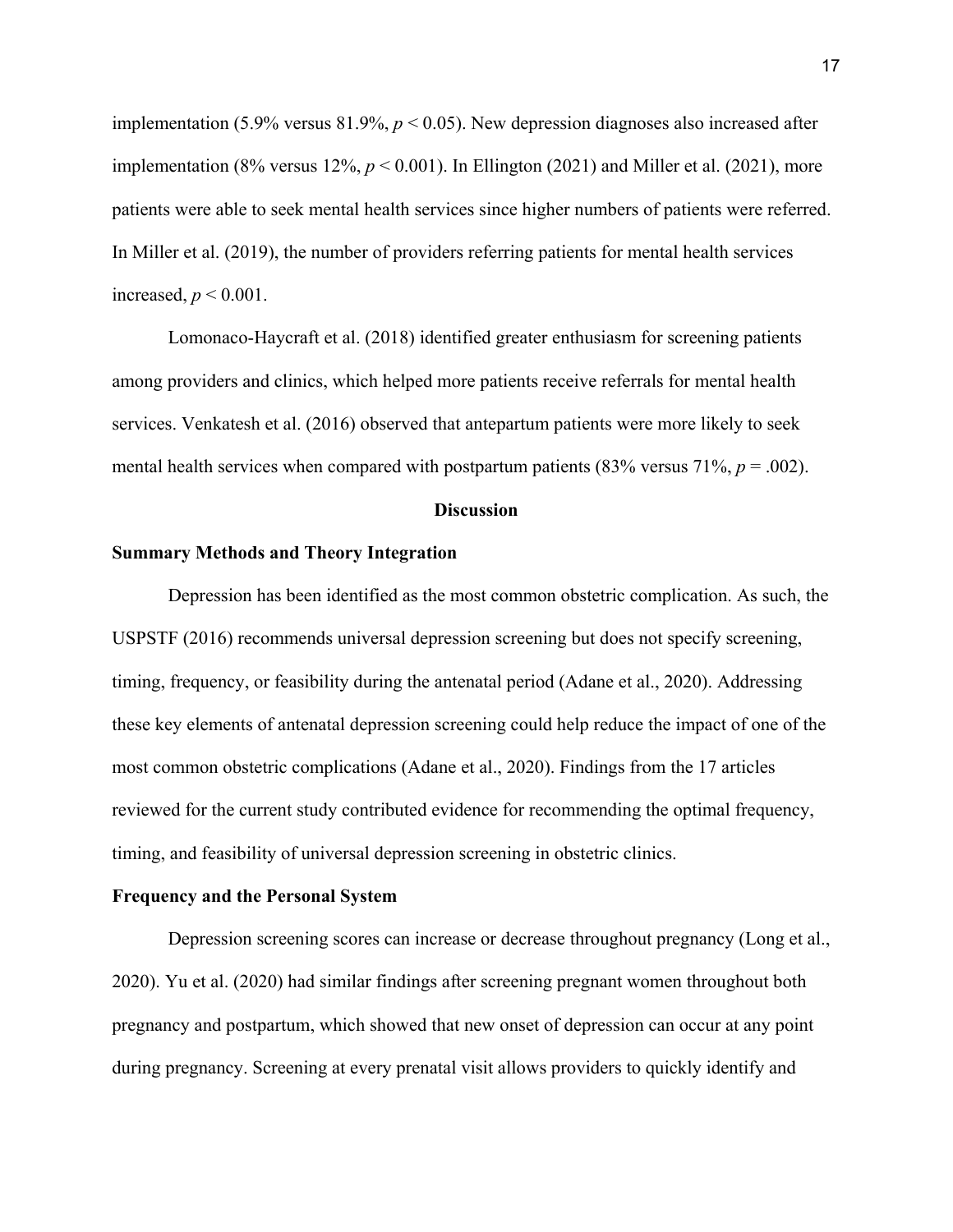address new onset depression, making this frequency most optimal (Long et al., 2020; Wilcox et al. 2019; Yu et al., 2020). This frequency may increase the amount of time for each prenatal visit, which may not be feasible for every obstetric practice. The least optimal frequency for screening during pregnancy would be once (Long et al., 2020). When or if pregnant women will screen positive during pregnancy cannot be predicted. Only addressing depression once during pregnancy may cause depressed women to go undiagnosed, which was evidenced by the inconsistent screening rates seen in several articles (Ellington, 2021; Long et al., 2020; Venkatesh et al., 2016).

#### **Timing and the Interpersonal System**

This integrative review showed that the first trimester is the most optimal time to screen pregnant women for depression (Ellington, 2021; Guo et al., 2021; Lomonaco-Haycraft et al., 2018; Long et al., 2020; Tourtelet et al., 2020; Wilcox et al., 2019; Yu et al., 2020), with the second trimester also effective (Wilcox et al., 2019; Yu et al., 2020) and the third trimester the least effective (Lomonaco-Haycraft et al., 2018; Wilcox et al., 2019; Yu et al., 2020). Screening in any trimester provided more pregnant women access to mental health resources (Ellington, 2021; Lomonaco-Haycraft et al., 2018; Miller et al., 2021). Considering that antepartum women are more likely to seek mental health services, these results support implementing screening during the first trimester (Venkatesh et al., 2016).

#### **Feasibility and the Social System**

Findings from this integrative review also showed that a universal depression screening protocol during pregnancy is feasible for obstetric clinics (Avalos et al., 2016; Gisseman et al., 2021; Lomonaco-Haycraft et al., 2018; Miller et al., 2019, 2021; Puryear et al., 2019). Screening was more feasible when obstetric clinics included a standard protocol, easy access to mental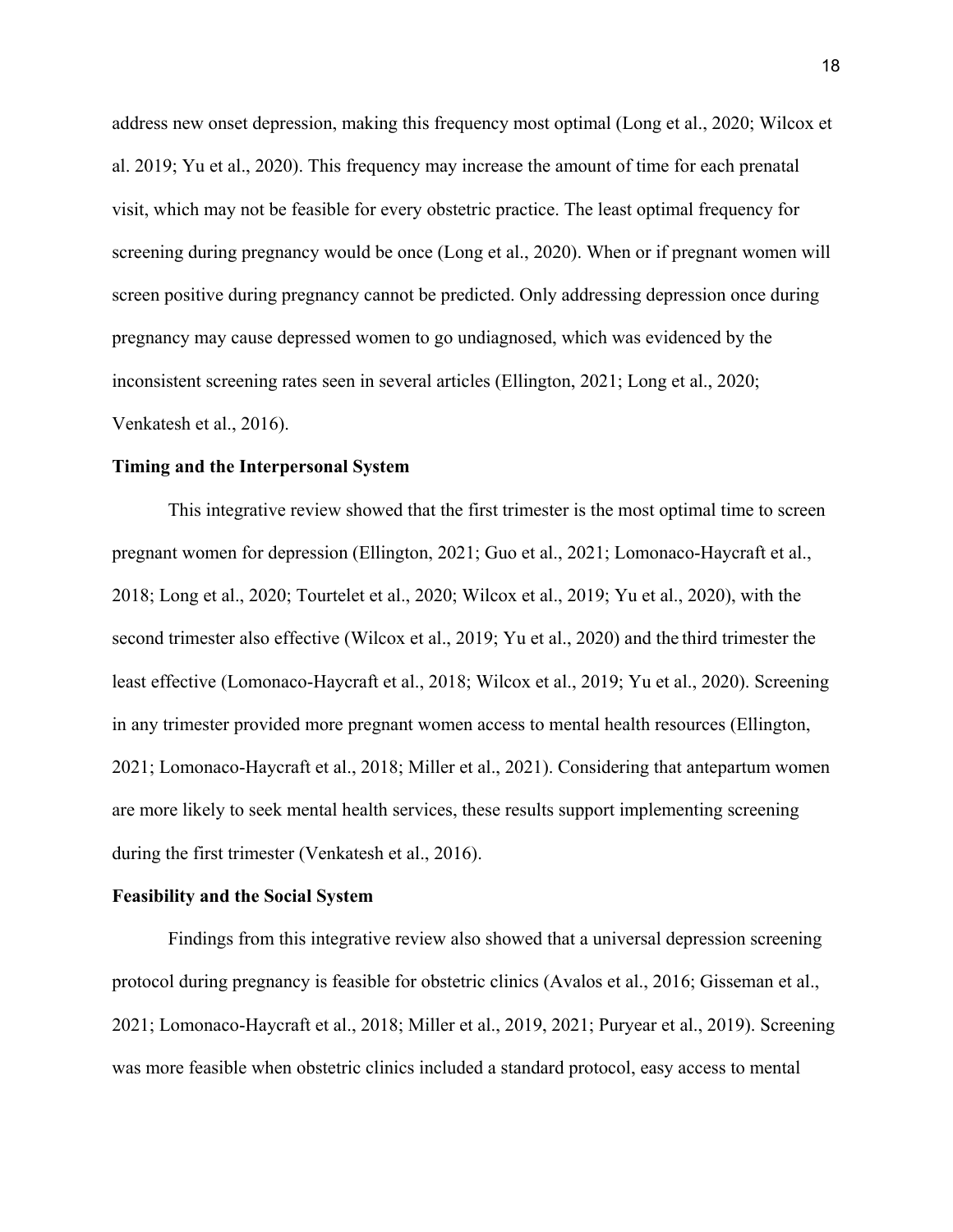health services, health care workers who were trained prior to implementation, and screening integrated into their electronic medical records (Fedock et al., 2018; San Martin Porter et al., 2019; Sidebottom et al., 2020). San Martin Porter et al. (2019) demonstrated the differences between obstetric clinics having a universal screening protocol and those without. Other researchers demonstrated large differences between the number of pregnant and postpartum women screened before and after a universal depression protocol was implemented (Avalos et al., 2016; Gisseman et al., 2021; Lomonaco-Haycraft et al., 2018; Miller et al., 2019, 2021; Puryear et al., 2019), showing that more pregnant women were screened when a universal protocol was in place.

#### **Research Gaps**

Findings from this integrative review reflect several gaps in the research on universal screening that should be addressed. The first gap is whether screening positively impacts antenatal depression and its associated obstetric and neonatal outcomes. The recommendations for universal screening during pregnancy are rather new, and it is important to measure the universal screening's impact on outcomes.

Secondly, barriers to screening should be researched. The results from this integrative review showed that barriers still exist after implementing a protocol, causing less than 100% of pregnant and postpartum women being screened. Examples of barriers identified in the literature that should be included in future research are provider bias and patient characteristics. Universal screening offers a solution to minimize provider bias and allow more pregnant women to be screened for depression. Influences from patient characteristics and their correlated screening rates should be studied. Characteristics that should be studied include race, ethnicity, cultural background, language, sexual orientation, and socioeconomic status.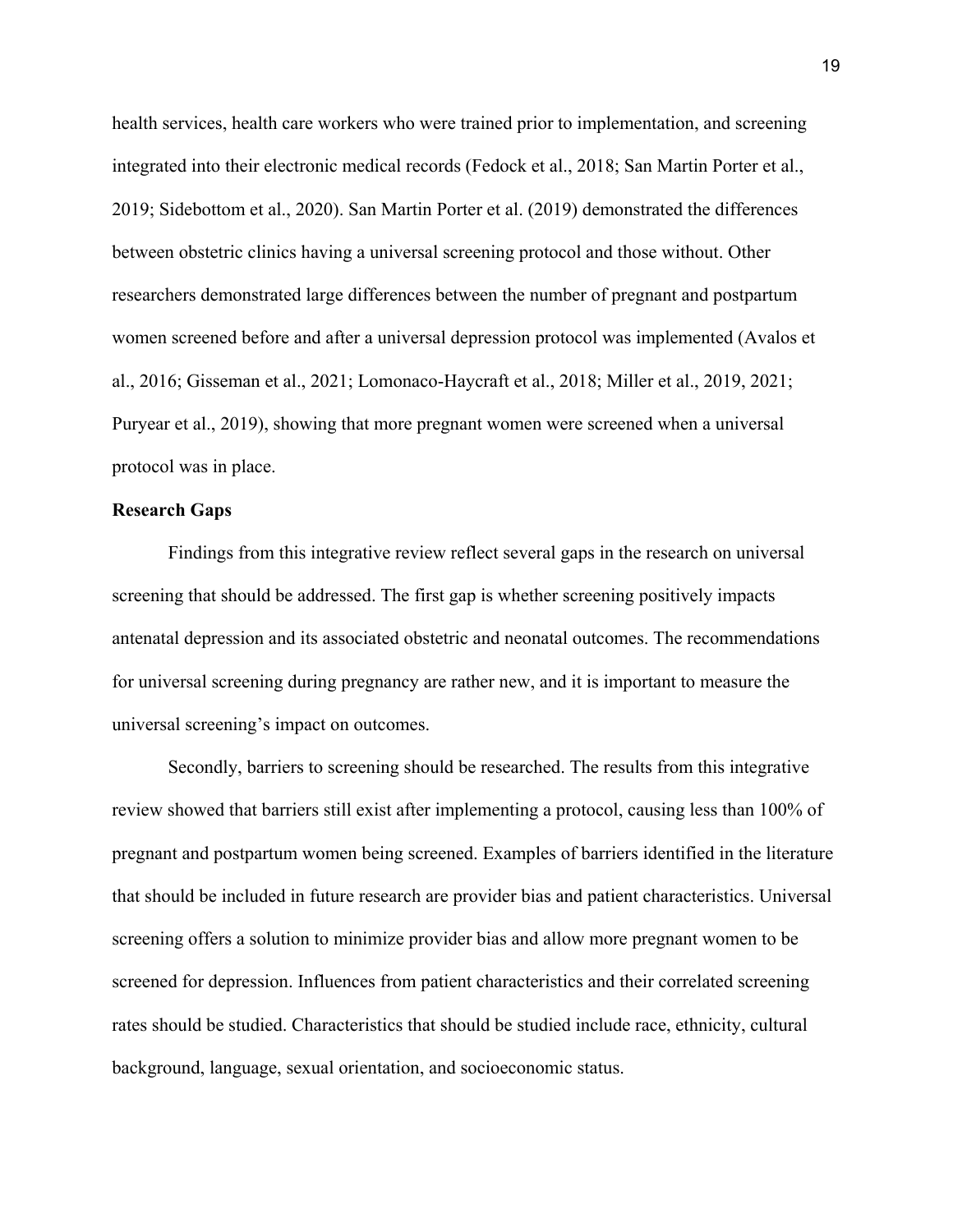Lastly, despite having EPDS being validated for pregnancy screenings (Rubertsson et al., 2011), variations in the thresholds for screening still existed among the articles included in the present integrative review. Research is needed to investigate the optimal standardization of scores, especially in the antenatal period. Further research is needed to determine the optimal threshold during pregnancy for referrals to mental health services.

#### **Review Limitations**

A variety of limitations were present in this study. The evidence level in this review was low since the 17 included articles did not reflect experimental, quasi-experimental, or randomized control trials. Additionally, the review was limited by variations in threshold scores when positive depression screenings were present. Standardization of EPDS scores should be addressed in a universal depression protocol during pregnancy to help providers know when to refer and treat and to promote quality research. Lastly, this review was limited by the amount of extant research and evidence on universal depression screening during pregnancy.

#### **Impact for Advanced Practice Providers**

This integrative review is important for advanced practice providers who work in obstetric clinics. Addressing patients' personal, interpersonal, and social systems by universally screening every pregnant woman can help address the most common obstetric complication. If providers are screening for depression early in pregnancy, patients are more able to access mental health services, which hopefully will reduce the associated risks with depression during pregnancy. Ensuring that providers screen during optimal times and screen the optimal number of times during pregnancy is another important consideration. As previously discussed, optimal screening procedures will help to address fluctuations in depressive symptoms pregnant women can experience during pregnancy. Lastly, by screening appropriately, advanced practice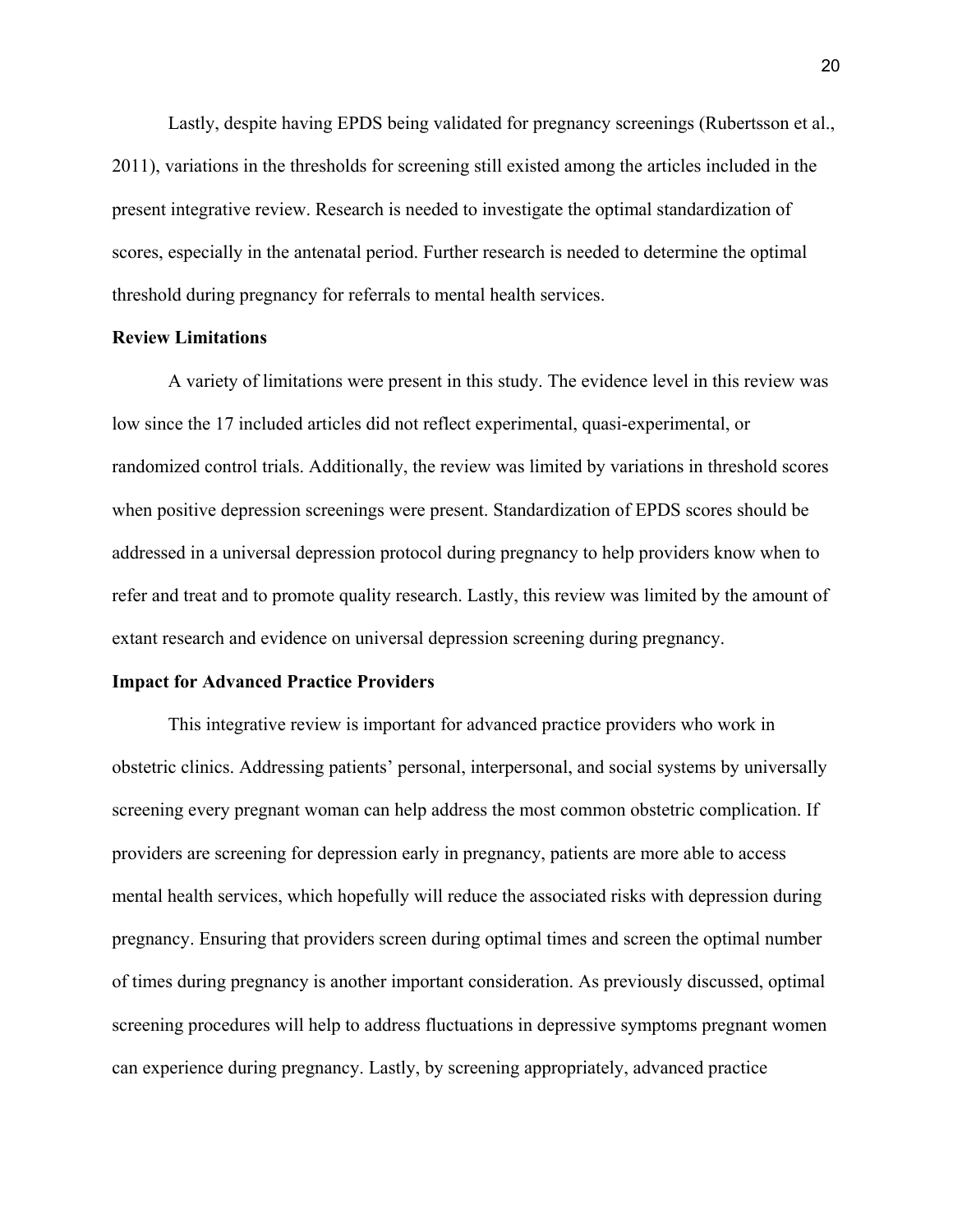providers can help patients receive the mental health services they need. Universally screening all women will help to identify a higher number of depressed pregnant women and allow more of them to access mental health treatment.

#### **Conclusion**

To address the identified gap in research, this integrative review was guided by the methodology and framework in Whittemore and Knafl (2005), which helped disseminate the research into three categories using King's theory of goal attainment. Patients' three systems–– personal, interpersonal, and social––are impacted when providers optimally screen for depression during pregnancy. Screening frequency can positively impact patients' personal systems. The interpersonal system can be addressed by screening patients for depression at the correct time. Lastly, the social system can be influenced by the obstetric clinic prioritizing depression screens for all patients during their pregnancies. The results from this integrative review addressed these questions: What is the optimal timing and frequency of universal perinatal depression screening during pregnancy? and, Is universal screening feasible for obstetric clinics?

Pregnant women are a vulnerable population, making them at high risk for depression (Adane et al. 2021). It is imperative that obstetric clinics establish a universal antenatal depression screening protocol. Screening should take place more than one time during pregnancy to ensure that first trimester or intake visits are included in screening protocols. The present study's evidence helped to fill the gaps in vague recommendations from ACOG and ACNM by addressing the details of screening for depression during pregnancy.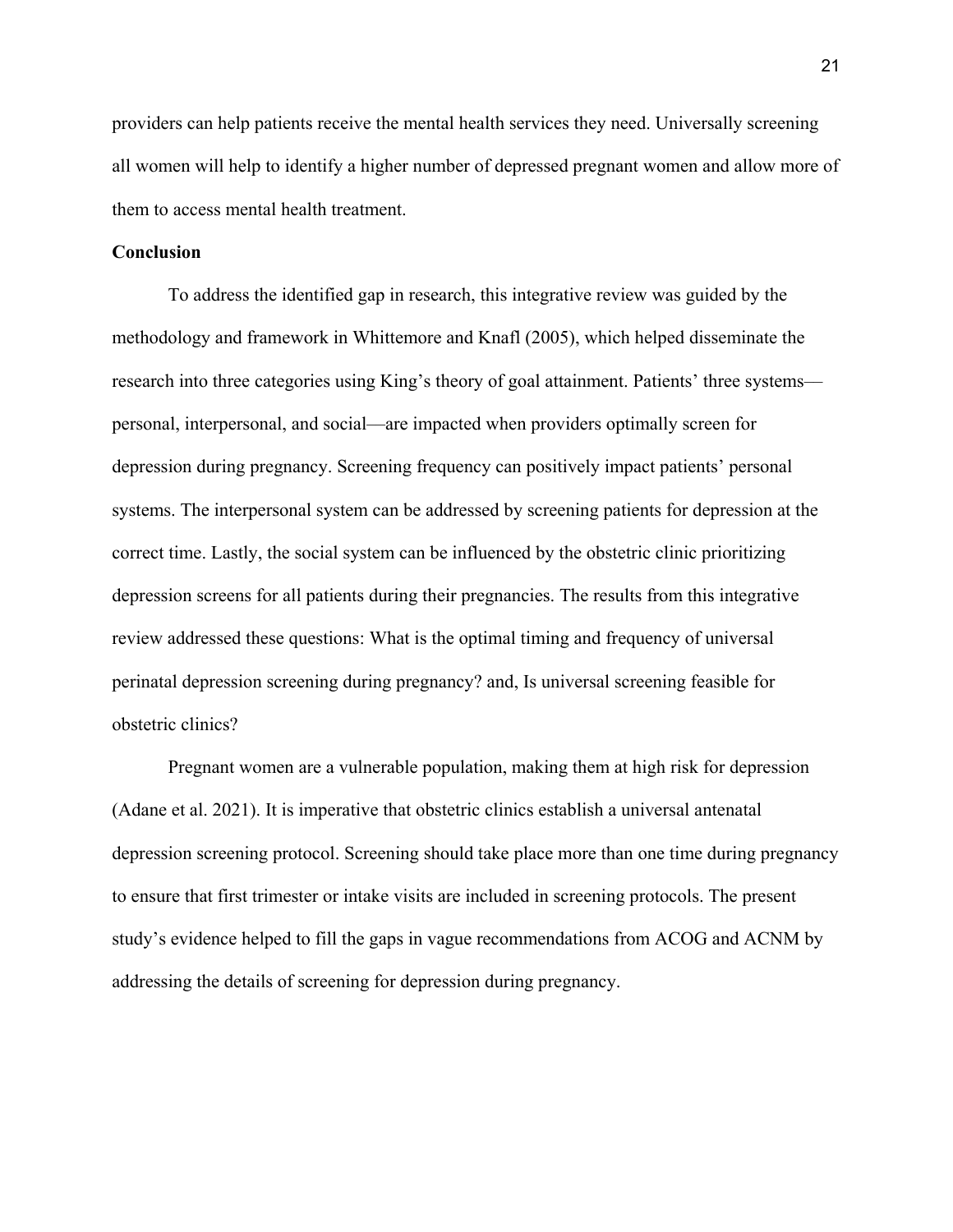#### **References**

- Adane, A. A., Bailey, H. D., Morgan, V. A., Galbally, M., Farrant, B. M., Marriott, R., White, S. W., & Shepherd, C. C. (2021). The impact of maternal prenatal mental health disorders on stillbirth and infant mortality: A systematic review and meta-analysis. *Archives of Women's Mental Health*, *24*(4), 543–555. https://doi.org/10.1007/s00737-020-01099-9
- American College of Nurse-Midwives. (2020). Position Statement: Mental health during childbirth and across the lifespan.

https://www.midwife.org/acnm/files/acnmlibrarydata/uploadfilename/000000000324/PS-Mental%20Health%20During%20Childbirth%20and%20Across%20Lifespan.pdf

- American College of Obstetrics and Gynecology. (2018). ACOG Committee Opinion: Number 757. *Obstetrics & Gynecology*. https://www.acog.org/clinical/clinicalguidance/committee-opinion/articles/2018/11/screening-for-perinatal-depression
- Avalos, L., Raine-Bennett, T., Chen, H., Adams, A., & Flanagan, T. (2016). Improved perinatal depression screening, treatment, and outcomes with a universal obstetric program. *Obstetrics and Gynecology*, *127*(5), 917–925.

https://doi.org/10.1097/AOG.0000000000001403

Ellington, K. (2021). Perinatal depression screening: Improving outcomes during COVID-19. *Nursing*, *51*(10), 50–54. https://doi.org/10.1097/01.NURSE.0000791712.24103.2e

Fedock, G. L., & Alvarez, C. (2018). Differences in screening and treatment for antepartum versus postpartum patients: Are providers implementing the guidelines of care for perinatal depression? *Journal of Women's Health*, *27*(9), 114–1113. https://doi.org/10.1089/jwh.2017.6765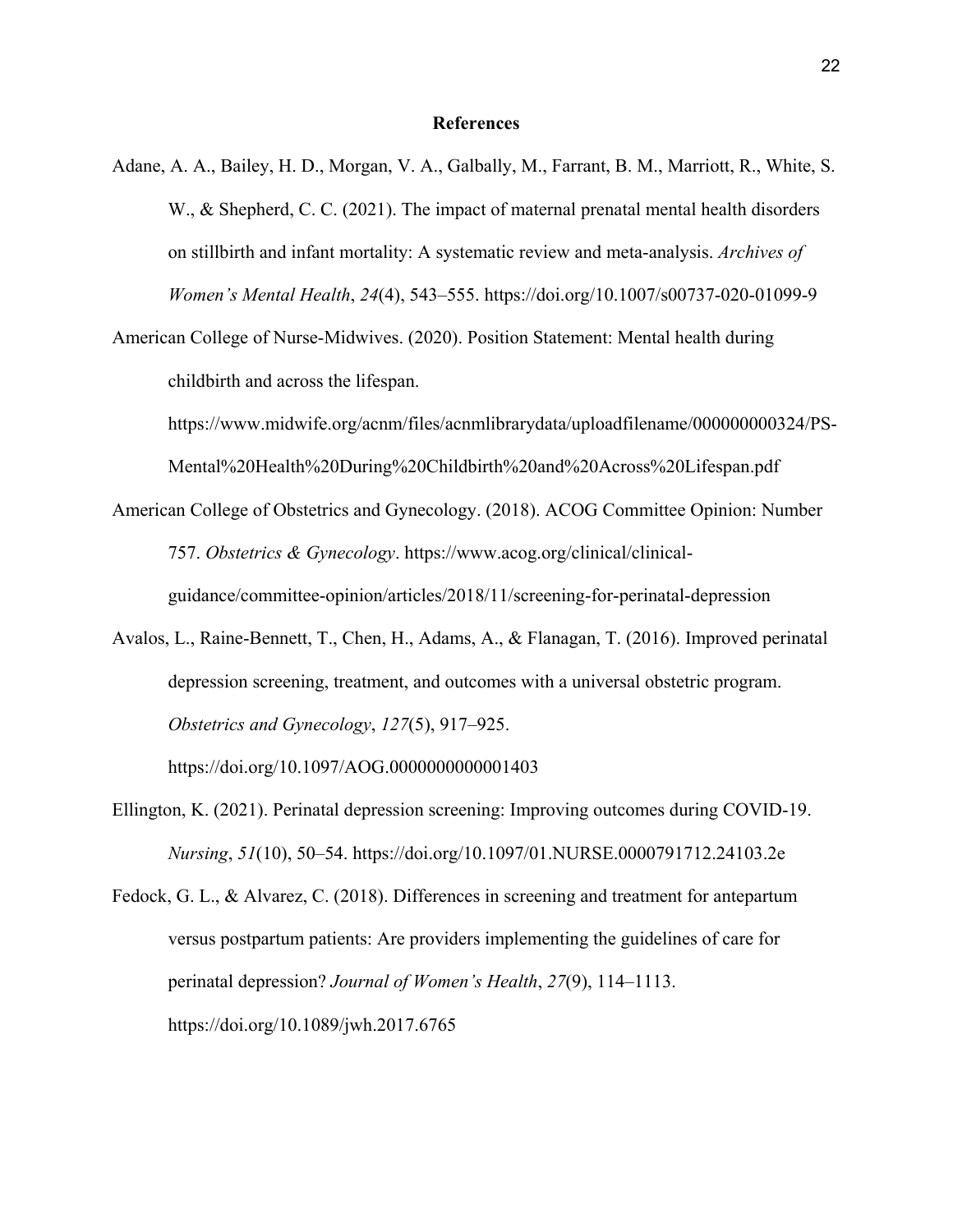Gisseman, J., Fletcher, T., Schmolze, A., Cooper, D., Aden, J., & Cox-Bauer, C. (2021). Depression screening during pregnancy: Compliance and effectiveness in a military population. *Military Medicine*, *186*(9–10), e951–e955. https://doi.org/10.1093/milmed/usaa509

Guo, J., Zheng, A., He, J., Ai, M., Gan, Y., Zhang, Q., Chen, L., Liang, S., Yu, X., & Kuang, L. (2021). The prevalence of and factors associated with antenatal depression among all pregnant women first attending antenatal care: A cross-sectional study in a comprehensive teaching hospital. *BMC Pregnancy and Childbirth*, *21*(1), Article 713. https://doi.org/10.1186/s12884-021-04090-z

Lomonaco-Haycraft, K. C., Hyer, J., Tibbits, B., Grote, J., Stainback-Tracy, K., Ulrickson, C., Lieberman, A., van Bekkum, L., & Hoffman, M. C. (2018). Integrated perinatal mental health care: A national model of perinatal primary care in vulnerable populations. *Primary Health Care Research & Development*, *20*, Article e77. https://doi.org/10.1017/S1463423618000348

Long, M. M., Cramer, R. J., Bennington, L., Morgan, F. G., Wilkes, C. A., Fontanares, A. J., Sadr, N., Bertolino, S. M., & Paulson, J. F. (2020). Perinatal depression screening rates, correlates, and treatment recommendations in an obstetric population. *Families, Systems & Health*, *38*(4), 369–379. https://doi.org/10.1037/fsh0000531

Mestad, R., Lane, S. D., Hall, M., Smith, C. J., Carter, D. B., Rubinstein, R. A., & Jones-Moore, C. (2016). Prenatal depression: Screening and referral for women who are low income during antenatal care. *Social Work in Public Health*, *31*(6), 557–564. https://doi.org/10.1080/19371918.2016.1160344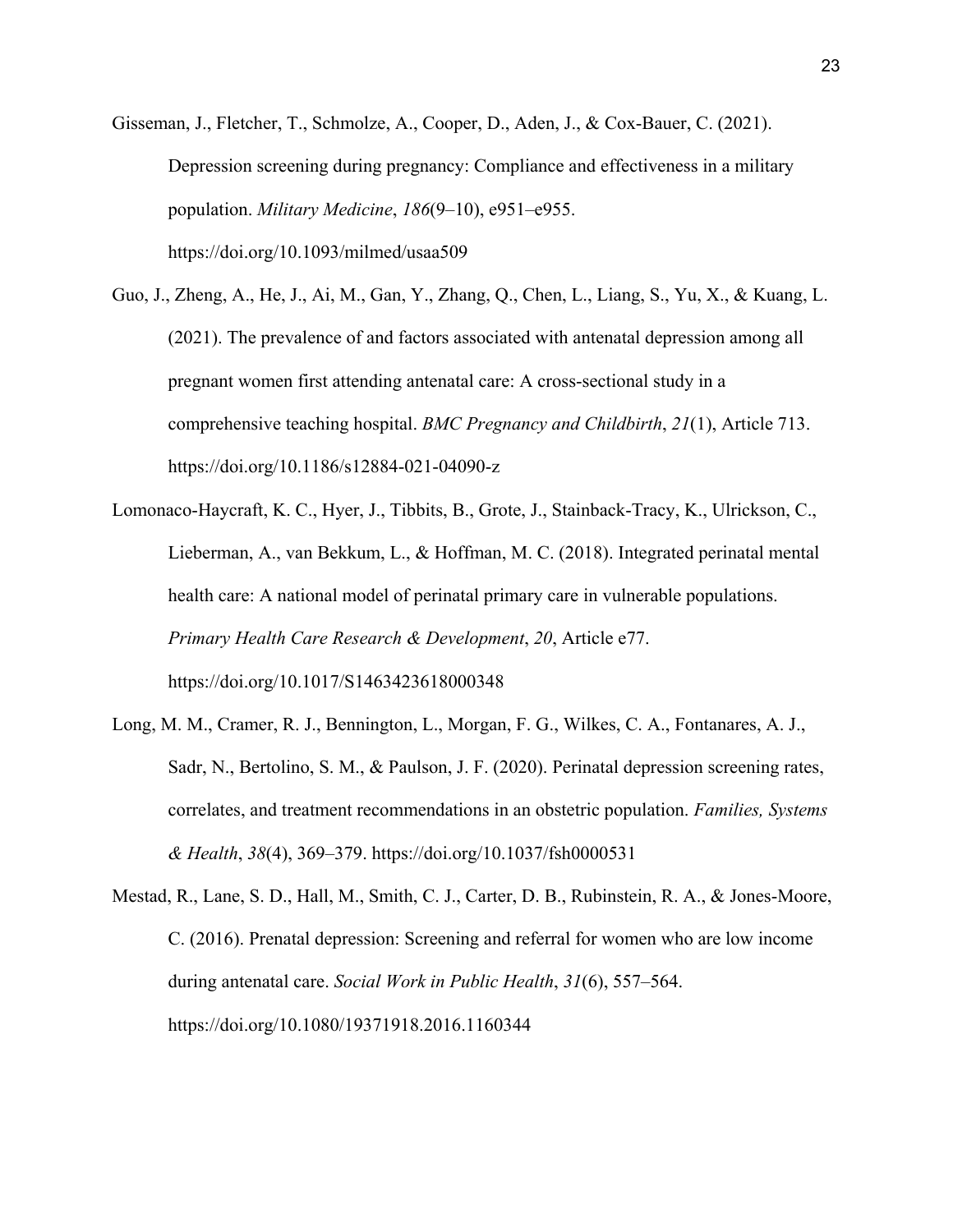Miller, E. S., Grobman, W. A., Ciolino, J. D., Zumpf, K., Sakowicz, A., Gollan, J., & Wisner, K. L. (2021). Increased depression screening and treatment recommendations after implementation of a perinatal collaborative care program. *Psychiatric Services*, *72*(11), 1268–1275. https://doi.org/10.1176/appi.ps.202000563

Miller, E., Wisner, K., Gollan, J., Hamade, S., Gossett, D., & Grobman, W. (2019). Screening and treatment after implementation of a universal perinatal depression screening program. *Obstetrics and Gynecology*, *134*(2), 303–309. https://doi.org/10.1097/AOG.0000000000003369

- O'Connor, E., Rossom, R. C., Henninger, M., Groom, H. C., Burda, B. U., Henderson, J. T., Bigler, K. D., & Whitlock, E. P. (2016). *Screening for depression in adults: An updated systematic evidence review for the U.S. Preventive Services Task Force*. Agency for Healthcare Research and Quality.
- Petiprin, A. (2020). *King's theory of goal attainment*. Nursing Theory. https://nursingtheory.org/theories-and-models/king-theory-of-goal-attainment.php
- Puryear, L. J., Nong, Y. H., Correa, N. P., Cox, K., & Greeley, C. S. (2019). Outcomes of implementing routine screening and referrals for perinatal mood disorders in an integrated multi-site pediatric and obstetric setting. *Maternal and Child Health Journal, 23*(10), 1292–1298. https://doi.org/10.1007/s10995-019-02780-x

Rubertsson, C., Börjesson, K., Berglund, A., Josefsson, A., & Sydsjö, G. (2011). The Swedish validation of Edinburgh Postnatal Depression Scale (EPDS) during pregnancy. *Nordic Journal of Psychiatry*, *65*(6), 414–418. https://doi.org/10.3109/08039488.2011.590606

San Martin Porter, M. A., Betts, K., Kisely, S., Pecoraro, G., & Alati, R. (2019). Screening for perinatal depression and predictors of underscreening: Findings of the Born in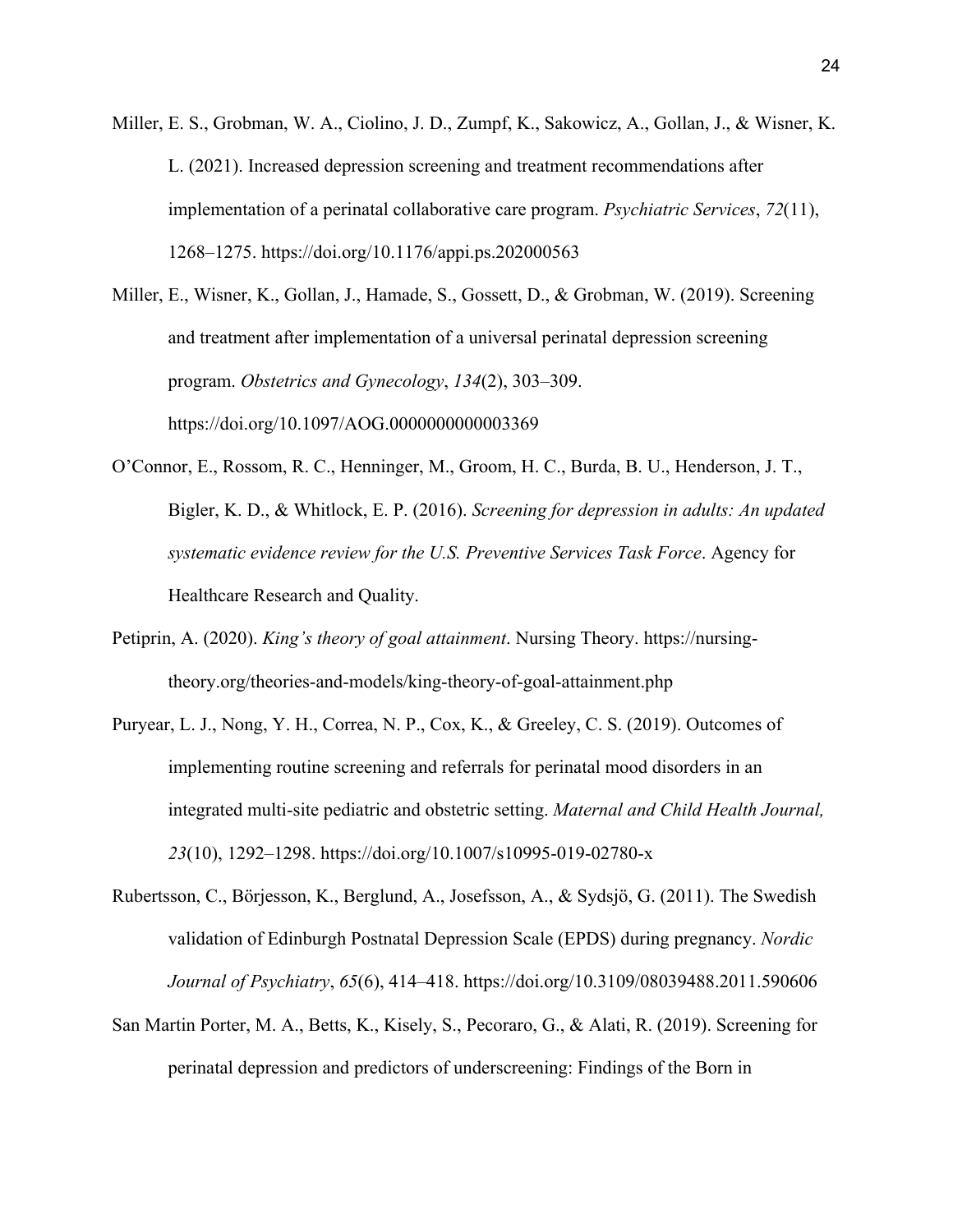Queensland study. *Medical Journal of Australia*, *210*(1), 32–37. https://doi.org/10.5694/mja2.12030

- Sidebottom, A., Vacquier, M., LaRusso, E., Erickson, D., & Hardeman, R. (2020). Perinatal depression screening practices in a large health system: Identifying current state and assessing opportunities to provide more equitable care. *Archives of Women & Mental Health*, *24*(1), 133–144. https://doi.org/10.1007/s00737-020-01035-x
- Siu, A. L., & the U.S. Preventive Services Task Force. (2016). Screening for depression in adults: US Preventive Services Task Force recommendation statement. *JAMA*, *315*(4), 380–387. https://doi.org/10.1001/jama.2015.18392
- Tourtelot, E. J., Davis, J. R., Trabold, N., Shah, D. K., & Poleshuck, E. (2020). She screened positive for depression at the first prenatal visit, what really happens next? *Journal of Clinical Psychology in Medical Settings*, *28*(3), 543–552. https://doi.org/10.1007/s10880- 020-09734-4
- Venkatesh, K. K., Nadel, H., Blewett, D., Freeman, M. P., Kaimal, Anjali, J., & Riley, L. E. (2016). Implementation of universal screening for depression during pregnancy: Feasibility and impact on obstetric care. *American Journal of Obstetrics and Gynecology*, *215*(4), 517.e1–517.e8. https://doi.org/10.1016/j.ajog.2016.05.024
- Whittemore, R. & Knafl, K. (2005). The integrative review: Updated methodology. *Journal of Advanced Nursing*, 52(5), 546-553.

https://users.phhp.ufl.edu/rbauer/EBPP/whittemore\_knafl\_05.pdf

Wilcox, M., McGee, B. A., Ionescu, D. F., Leonte, M., LaCross, L., Reps, J., & Wildenhaus, K. (2020). Perinatal depressive symptoms often start in the prenatal rather than postpartum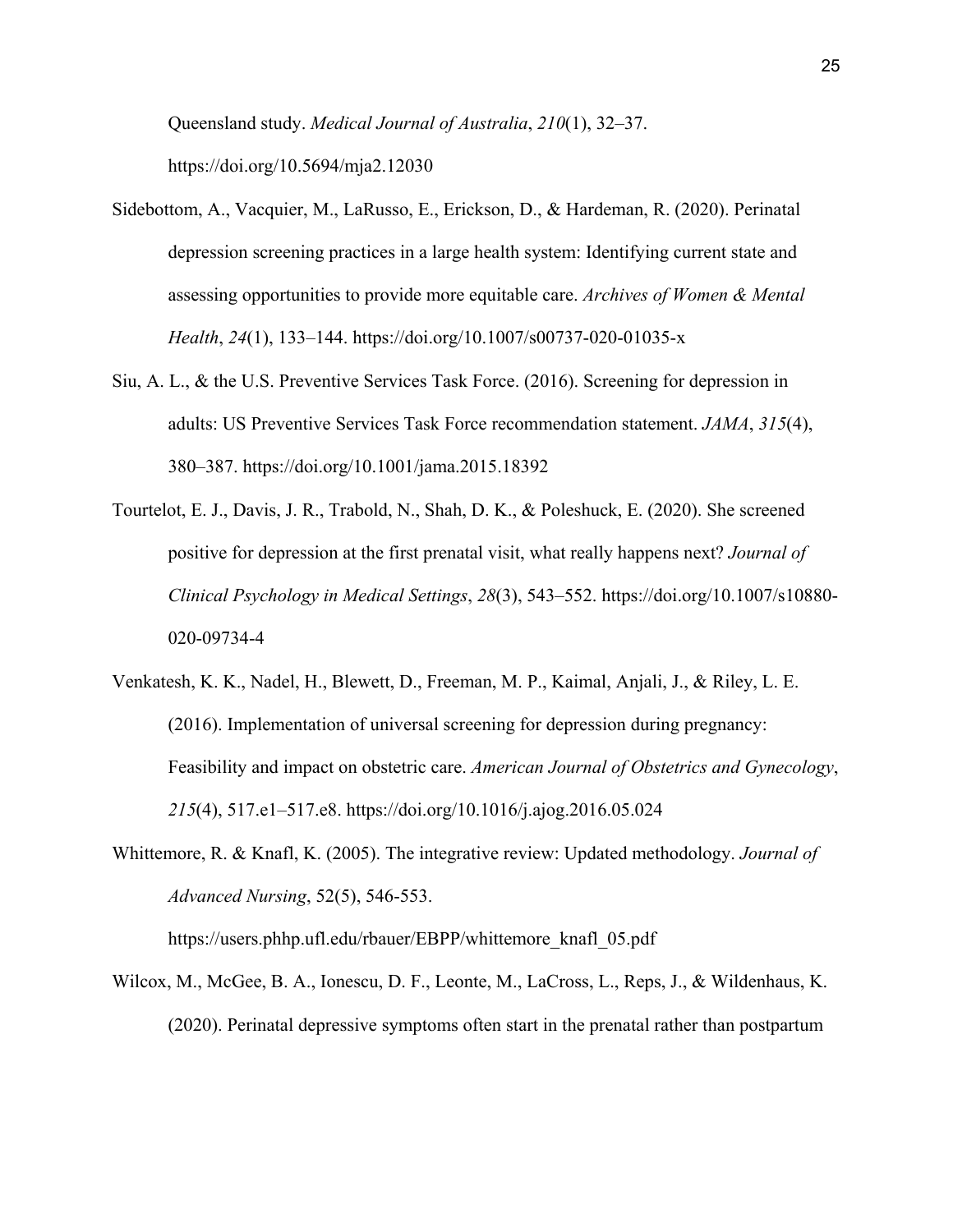period: Results from a longitudinal study. *Archives of Women & Mental Health*, *24*(1), 119–131. https://doi.org/10.1007/s00737-020-01017-z

- Wisner, K. L., Sit, D. K., McShea, M. C., Rizzo, D. M., Zoretich, R. A., Hughes, C. L., Eng, H. F., Luther, J. F., Wisniewski, S. R., Costantino, M. L., Confer, A. L., Moses-Kolko, E. L., Famy, C. S., & Hanusa, B. H. (2013). Onset timing, thoughts of self-harm, and diagnoses in postpartum women with screen-positive depression findings. *JAMA Psychiatry*, *70*(5), 490–498. https://doi.org/10.1001/jamapsychiatry.2013.87
- Yu, M., Li, H., Xu, D., Wu, Y., Liu, H., & Gong, W. (2020). Trajectories of perinatal depressive symptoms from early pregnancy to six weeks postpartum and their risk factors—A longitudinal study. *Journal of Affective Disorders*, *275*, 149–156. https://doi.org/10.1016/j.jad.2020.07.005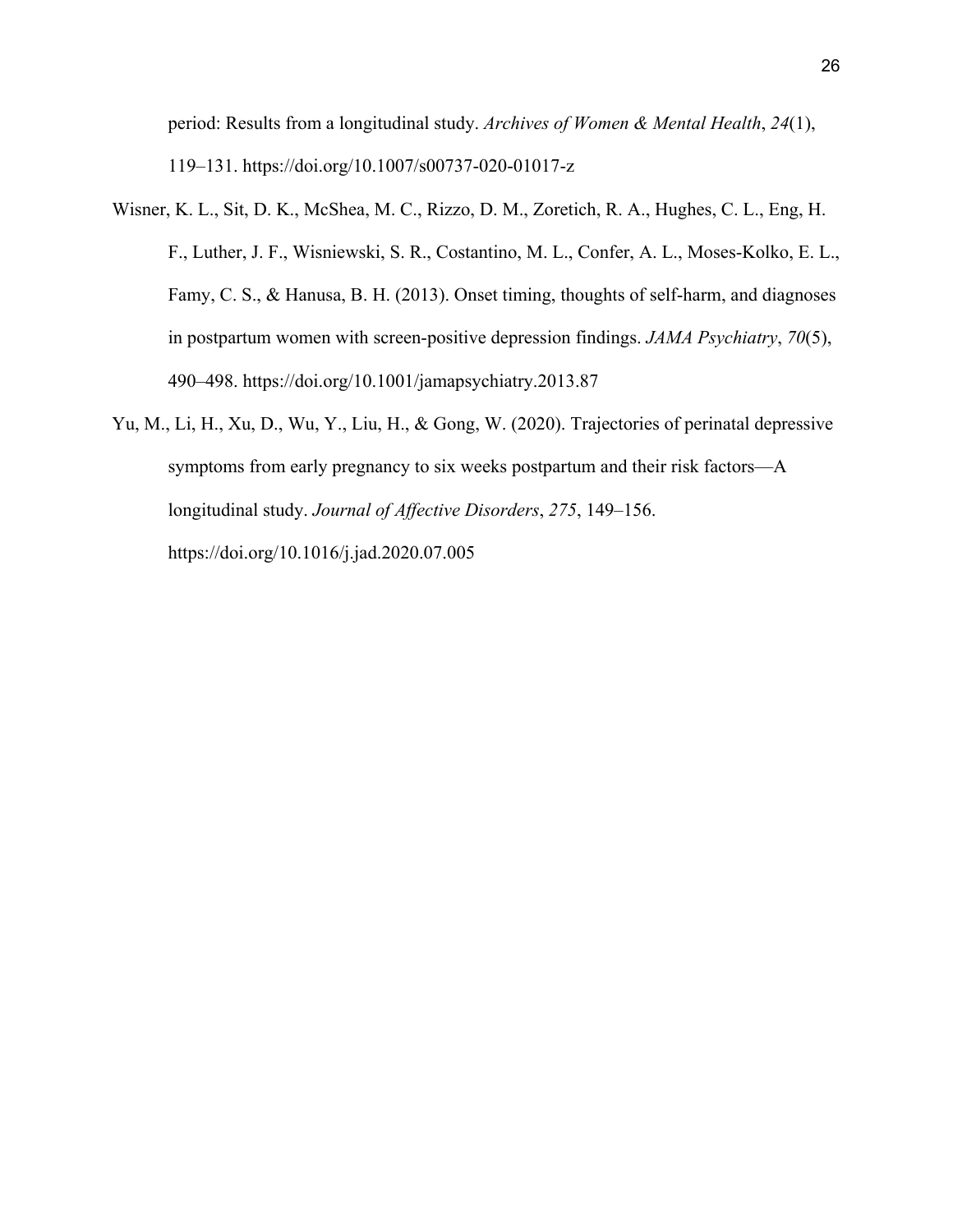#### **Figure 1**



From: Page MJ, McKenzie JE, Bossuyt PM, Boutron I, Hoffmann TC, Mulrow CD, et al. The PRISMA 2020 statement: an updated guideline for reporting systematic reviews. BMJ 2021;372:n71. doi: 10.1136/bmj.n71. For more information, visit: http://www.prisma‐statement.org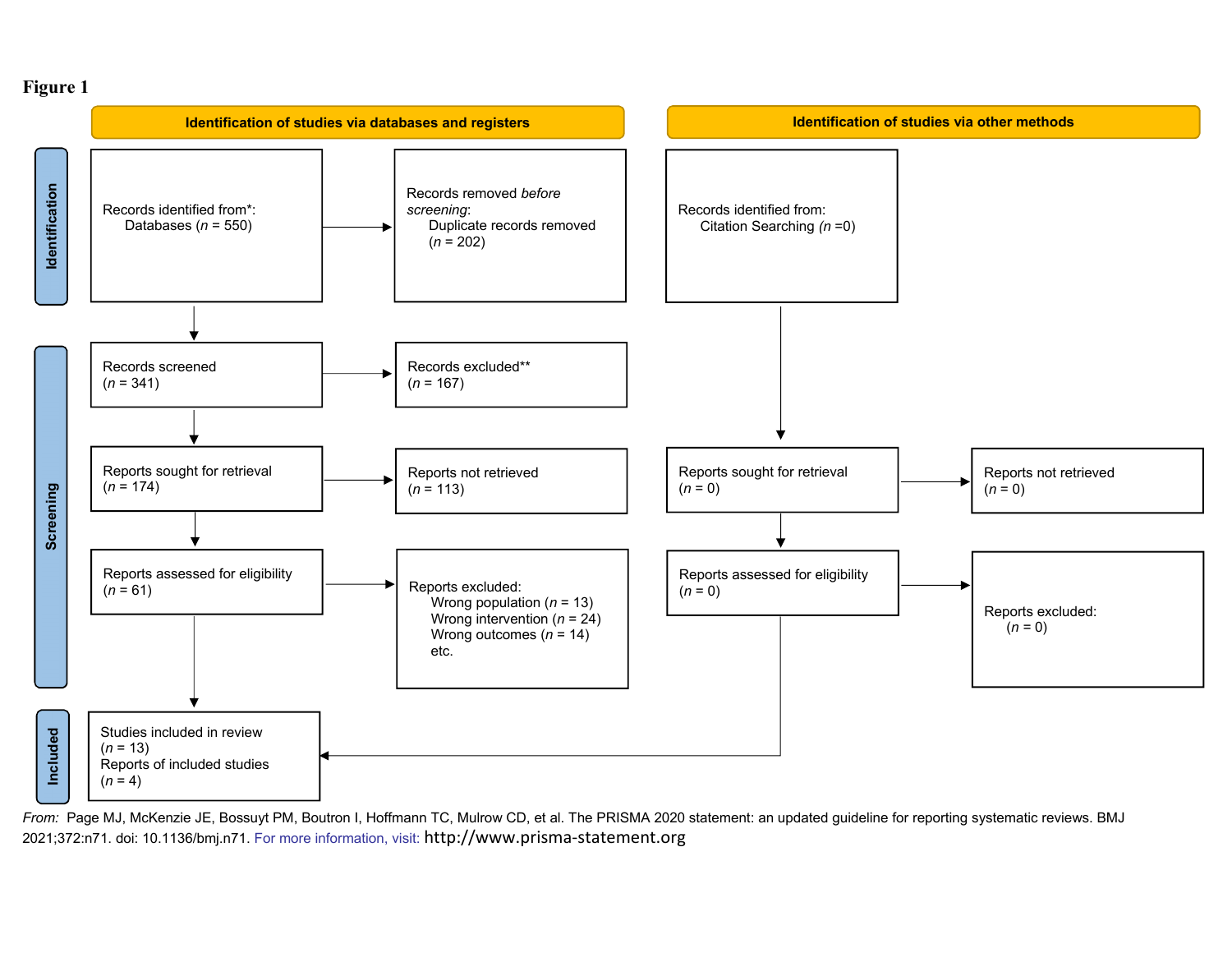## **Table 1**

#### *Literature Matrix Review.*

| Author, year | Level        | Design,       | Study aim        | Screening       | Results                       | Recommendations      | Strengths/                             |
|--------------|--------------|---------------|------------------|-----------------|-------------------------------|----------------------|----------------------------------------|
|              | of           | participants  |                  | tool;           |                               |                      | limitations                            |
|              |              |               |                  |                 |                               |                      |                                        |
|              | evide        |               |                  | frequency and   |                               |                      |                                        |
|              | nce/q        |               |                  | timing during   |                               |                      |                                        |
|              | uality       |               |                  | pregnancy       |                               |                      |                                        |
| Long et al., | Level        | Retrospective | -To assess the   | <b>EPDS</b>     | -Screening rates: Intake      | -Screening for       | Limitations:                           |
| 2020         | III          | Observational | frequency of     |                 | 60.14%, Glucola test 35.01%,  | depression should    | -Assessing screening and treatment at  |
|              |              | Study, 557    | screening for    | -Charts were    | and Postpartum 85.46%.        | take place at every  | only one obstetric clinic              |
|              | A            | pregnant      | perinatal        | reviewed at     |                               | prenatal visit to    |                                        |
|              |              | women         | depression,      | intake, glucola | -The highest rate of elevated | ensure patients      | -OB providers used a range of cut off  |
|              |              |               | rates of the     | testing visit,  | EPDS scores was at intake.    | who need             | parameters for EPDS scores.            |
|              |              |               | Edinburgh        | and 6-week      |                               | treatment are not    |                                        |
|              |              |               | Perinatal        | postpartum      |                               | missed.              | Strengths:                             |
|              |              |               | Depression       | visit.          |                               |                      | -Same EMR to access records, ease of   |
|              |              |               | Screen (EPDS),   |                 |                               |                      | referral process, and ease of          |
|              |              |               | and treatment    |                 |                               |                      | screening.                             |
|              |              |               | recommendatio    |                 |                               |                      |                                        |
|              |              |               | ns.              |                 |                               |                      |                                        |
|              |              |               |                  |                 |                               |                      |                                        |
|              |              |               | -To identify the |                 |                               |                      |                                        |
|              |              |               | strongest        |                 |                               |                      |                                        |
|              |              |               | predictor of     |                 |                               |                      |                                        |
|              |              |               | elevated EPDS    |                 |                               |                      |                                        |
|              |              |               | score            |                 |                               |                      |                                        |
| Venkatesh    | Level        | Retrospective | -To assess the   | <b>EDPS</b>     | -Screening rates: Antenatal   | -Universal           | Limitations:                           |
| et al., 2016 | $\rm III$    | Cohort Study, | feasibility of a |                 | 98% and Postpartum 86%        | screening is         | -Clinical characteristics of the women |
|              |              | 8985 pregnant | large-scale      | -Screening      |                               | feasible for         | who screened positive were not         |
|              | $\mathbf{A}$ | women         | implementation   | during          | -Highest number of elevated   | antepartum and       | included.                              |
|              |              |               | of universal     | pregnancy       | EPDS scores were during       | postpartum           |                                        |
|              |              |               | perinatal        | takes place at  | pregnancy, Antenatal 69% and  | patients using the   | -There may be barriers present for     |
|              |              |               | depression       | 1 visit         | Postpartum 31%                | EPDS.                | EPDS screening and non-English         |
|              |              |               | screening        | between 24-     |                               |                      | speaking patients.                     |
|              |              |               | during           | 28-week         | -A higher number of women     | -If screened         |                                        |
|              |              |               | pregnancy and    | gestation and   | sought mental health          | positive, it is also | Strengths:                             |
|              |              |               | postpartum       | 6-week follow   | evaluation during pregnancy   | feasible for         | -Large sample size                     |
|              |              |               | using EPDS       | up              | when compared to postpartum   | patients to receive  |                                        |
|              |              |               |                  |                 |                               | a referral for       |                                        |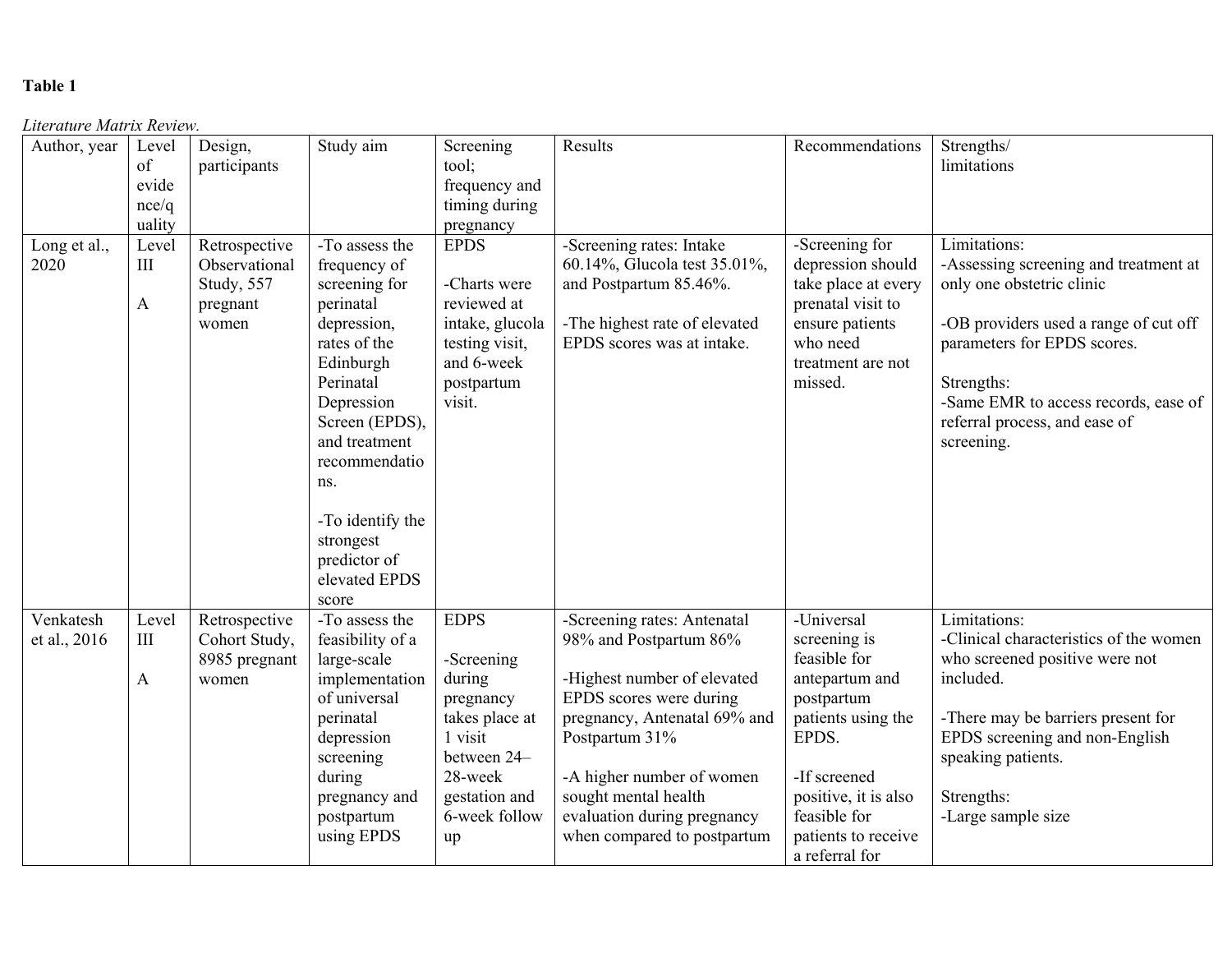|                        |                   |                                                                                                                                    |                                                                                                                                                                                                       |                                                                                                                                                                                                              | treatment rates. Antenatal 83%<br>and Postpartum 71%                                                                                                                                                                                                                                                                                              | mental health<br>services to have an<br>official diagnosis<br>and treatment<br>plan.<br>-Universal<br>depression<br>screening can be<br>integrated into<br>routine prenatal<br>care                                          |                                                                                                                                                                                                                                                                                                                                                                                      |
|------------------------|-------------------|------------------------------------------------------------------------------------------------------------------------------------|-------------------------------------------------------------------------------------------------------------------------------------------------------------------------------------------------------|--------------------------------------------------------------------------------------------------------------------------------------------------------------------------------------------------------------|---------------------------------------------------------------------------------------------------------------------------------------------------------------------------------------------------------------------------------------------------------------------------------------------------------------------------------------------------|------------------------------------------------------------------------------------------------------------------------------------------------------------------------------------------------------------------------------|--------------------------------------------------------------------------------------------------------------------------------------------------------------------------------------------------------------------------------------------------------------------------------------------------------------------------------------------------------------------------------------|
| Miller et al.,<br>2019 | Level<br>III<br>A | -Retrospective<br>Cohort Study,<br>5127 pregnant<br>women; late<br>prenatal care<br>and preterm<br>deliveries<br>were<br>excluded. | -Whether an<br>initiation of<br>universal<br>perinatal<br>depression<br>screening<br>program<br>sustained its<br>frequency                                                                            | -Unable to<br>determine<br>screening tool<br>-Screening<br>was completed<br>within the $1st$<br>trimester, $3rd$<br>trimester, and<br>6-week<br>postpartum.                                                  | -Screening rates before policy<br>were implemented and after<br>policy: First prenatal visit<br>$0.1\%$ vs 65.5%, third trimester<br>$0.0\%$ vs 42.7%, postpartum<br>69.5% vs 90.0%.<br>-Rates for screening during<br>pregnancy increased overtime,<br>Postpartum steadily stayed<br>consistent                                                  | -Implementing a<br>universal perinatal<br>depression policy<br>increased<br>screening and<br>treatment of<br>pregnant women                                                                                                  | Limitations:<br>-unable to determine screening tool<br>-observational study which may be<br>impacted by the secular changes<br>overtime<br>Strengths:<br>-Large sample size<br>-Detailed chart review process                                                                                                                                                                        |
| Avalos et<br>al., 2016 | Level<br>III<br>A | -Population-<br>based<br>Retrospective<br>Cohort Study,<br>97,678<br>pregnant<br>women                                             | -To evaluate if<br>universal<br>prenatal and<br>early postnatal<br>depression<br>screening leads<br>to increased<br>diagnosis,<br>intervention,<br>and improved<br>depressive<br>symptoms<br>outcomes | PHQ-9<br>-Screening<br>during early<br>pregnancy, 0-<br>20-weeks<br>gestation, late<br>pregnancy 20-<br>weeks<br>gestation until<br>delivery, and<br>6-week<br>postpartum<br>visit. Goal of<br>3 times total | -Screening rates: 1% pre-<br>implementation of universal<br>screening and 97.5% after<br>screening<br>-All three perinatal time<br>periods screened only 49%<br>after implementation<br>compared to 0% pre-<br>implementation<br>-Those receiving a new<br>depression diagnosis after<br>screening, 11.5% compared<br>prior to policy change 0.4% | -Universal<br>perinatal<br>depression<br>screening<br>protocols are<br>feasible and<br>increase screening<br>rates.<br>-Universal<br>perinatal<br>depression<br>screening should<br>be initiated within<br>obstetric clinics | Limitations:<br>-Symptom comparison between<br>before and after implementation could<br>not happen since there was a lack of<br>follow up screening prior to<br>implementation<br>-Referral and treatment rates were not<br>included within this study which<br>would have been needed to measure<br>the success from screening and<br>outcomes.<br>Strengths:<br>-large sample size |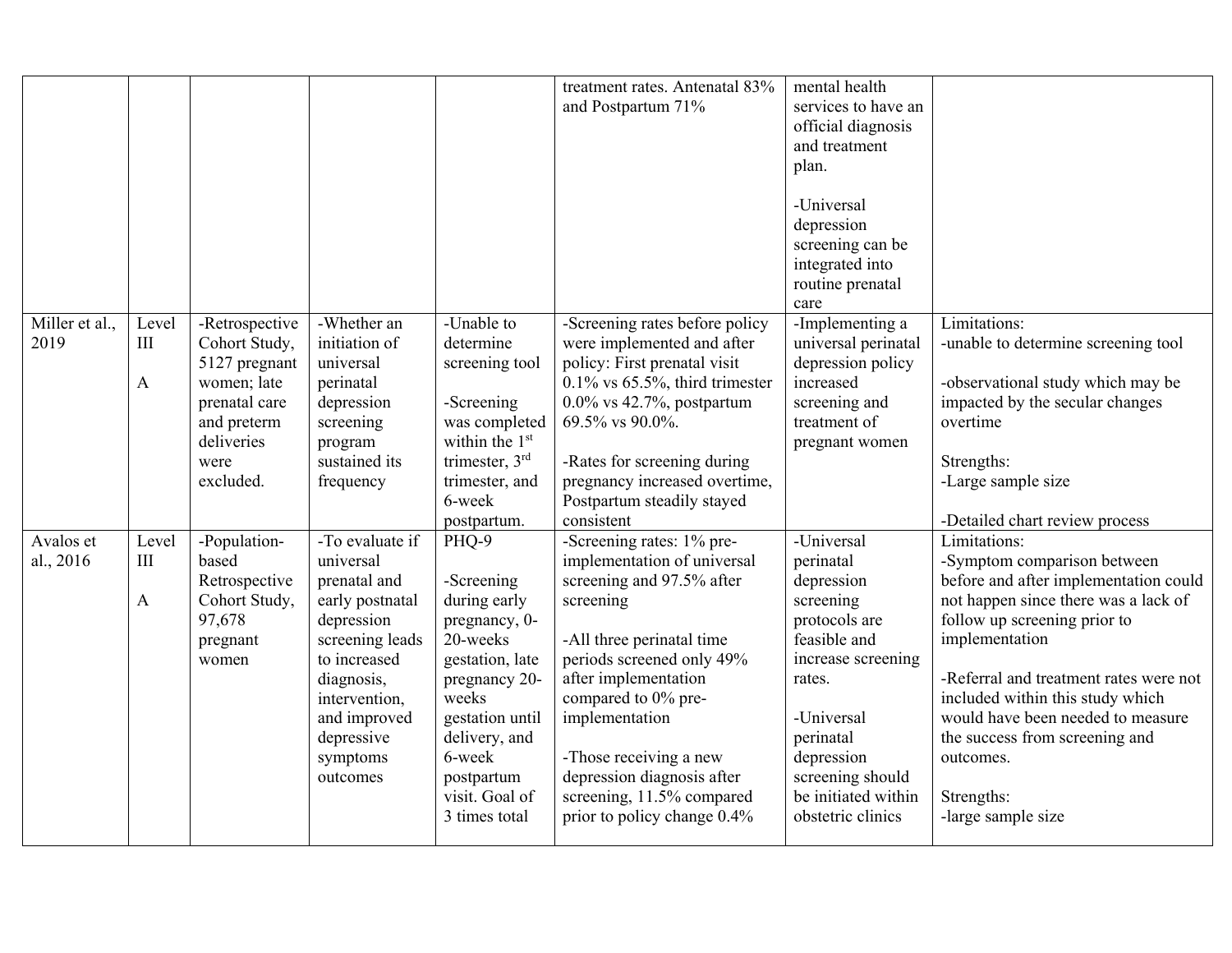|                |              |                  |                  |                       |                                                            |                               | -Research over a long period took                              |
|----------------|--------------|------------------|------------------|-----------------------|------------------------------------------------------------|-------------------------------|----------------------------------------------------------------|
| Sidebottom     | Level        | -Retrospective   | -Assess the      | PHQ-2                 | -Screening rates, Antenatal                                | - Providers who               | place.<br>Limitations:                                         |
| et al., 2020   | III          | Cohort Study,    | prevalence of    | triggers the          | 63.3% and Postpartum 64.1%                                 | screened their                | -Results were limited to the                                   |
|                |              | 7,548            | depression       | full PHQ-9            |                                                            | patients had                  | information included in the EHR.                               |
|                | $\mathbf{A}$ | pregnant         | screening in the |                       | -Of note, this study compared                              | screening built               |                                                                |
|                |              | women who        | prenatal and     | -Measures             | measurable screening rates to                              | into EHR,                     | -This study may not have the ability                           |
|                |              | had at least 3   | postnatal        | screening             | self-reported screening rates                              | previously                    | to generalize to all pregnant women                            |
|                |              | prenatal visits. | periods within   | during                | from providers. 63.3%, 64.1%                               | implemented a                 | since this geographical area consists                          |
|                |              |                  | a large health   | pregnancy and         | vs 98%. 95% of providers                                   | universal perinatal           | of certain demographics and                                    |
|                |              |                  | system.          | postpartum,           | overestimated their personal                               | depression                    | socioeconomic levels.                                          |
|                |              |                  | Identify         | does not              | screening rates.                                           | screening                     |                                                                |
|                |              |                  | disparities in   | specify               |                                                            | protocol, and                 | Strengths:                                                     |
|                |              |                  | practices and    | gestational age       | -Racial and socioeconomic                                  | included a nurse to           | -An entire health system was included                          |
|                |              |                  | variables of     | when                  | disparities exist when                                     | establish                     | in the study which identified areas of                         |
|                |              |                  | screening.       | screening<br>occurred | measuring the difference in<br>screening rates compared to | standardized<br>practices for | needed change for universal perinatal<br>depression screening. |
|                |              |                  |                  |                       | patient characteristics.                                   | screening.                    |                                                                |
| San Martin     | Level        | -cross-          | -To investigate  | <b>EPDS</b>           | -Screening rates at public                                 | -Universal                    | Limitations:                                                   |
| Porter et al., | $\rm III$    | sectional        | screening rates  |                       | standardized obstetric facilities                          | perinatal                     | -Analyzing health data may not                                 |
| 2019           |              | retrospective    | of public        | -Screened one         | 91.0% and private obstetric                                | depression                    | identify every piece of needed                                 |
|                | $\mathbf{A}$ | study, 30,468    | hospitals with   | time during           | facilities 28.8%                                           | screening                     | information.                                                   |
|                |              | pregnant         | universal        | pregnancy             |                                                            | protocols increase            |                                                                |
|                |              | women            | screening        |                       |                                                            | the number of                 | -EPDS was the only screening tool                              |
|                |              |                  | protocols and    |                       |                                                            | women who are                 | evaluated. There may have been other                           |
|                |              |                  | private          |                       |                                                            | screened.                     | screening tools used within the                                |
|                |              |                  | hospitals        |                       |                                                            |                               | private hospitals.                                             |
|                |              |                  | without          |                       |                                                            |                               |                                                                |
|                |              |                  |                  |                       |                                                            |                               | Strengths:                                                     |
|                |              |                  |                  |                       |                                                            |                               | -EPDS is a validated screening tool to<br>measure              |
|                |              |                  |                  |                       |                                                            |                               |                                                                |
|                |              |                  |                  |                       |                                                            |                               | -No recall bias existed within the                             |
|                |              |                  |                  |                       |                                                            |                               | study                                                          |
|                |              |                  |                  |                       |                                                            |                               |                                                                |
|                |              |                  |                  |                       |                                                            |                               | -Timeframe of measuring the data                               |
|                |              |                  |                  |                       |                                                            |                               | was 4 years after the protocols were                           |
|                |              |                  |                  |                       |                                                            |                               | changed allowing enough time to                                |
|                |              |                  |                  |                       |                                                            |                               | adopt the recommended changes.                                 |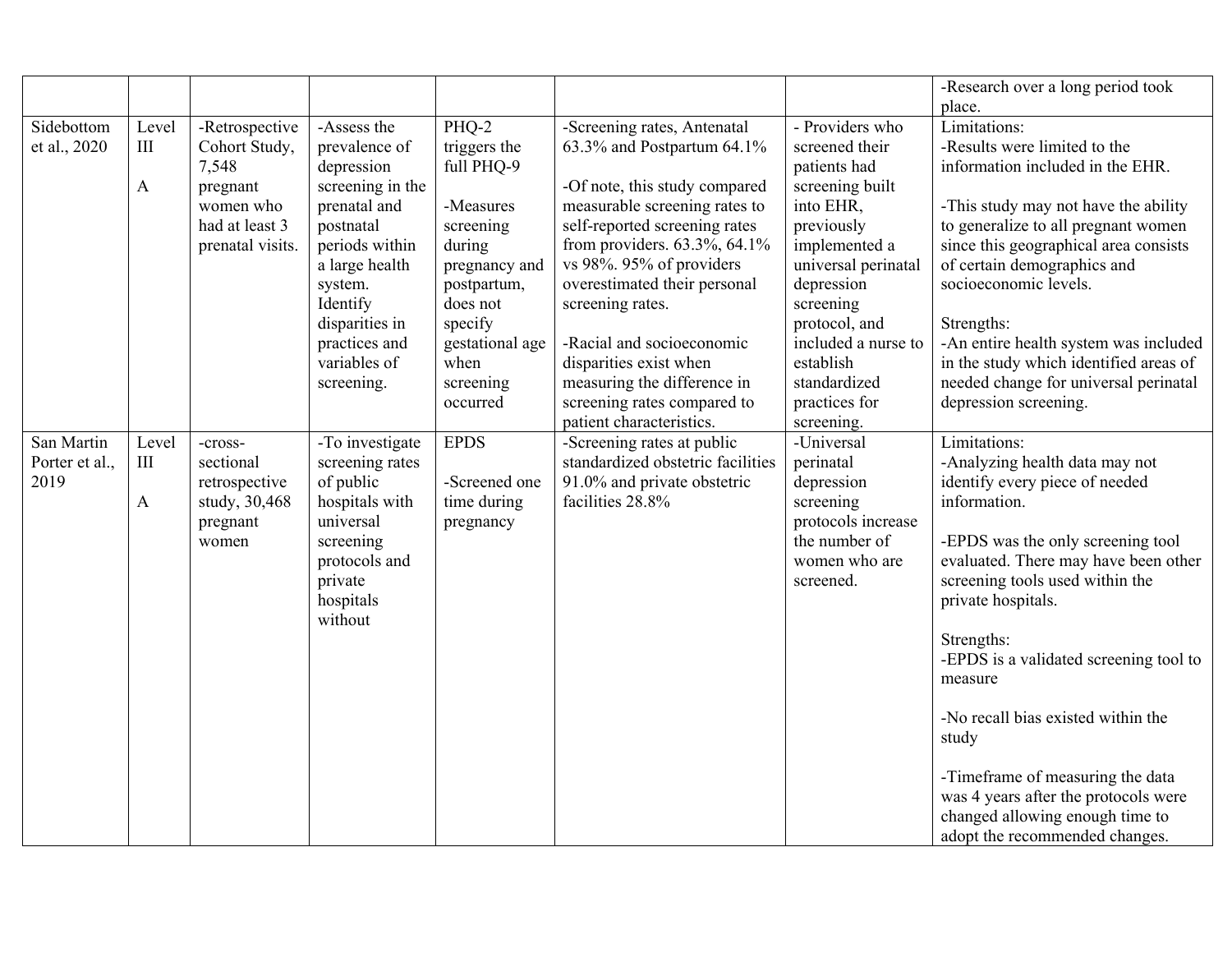| Puryear et<br>al., 2019   | Level<br>V<br>A             | -Quality<br>Improvement<br>102,906<br>pregnant<br>women                                                                            | -To evaluate if<br>a quality<br>improvement<br>plan for<br>universal<br>perinatal<br>depression<br>screening was<br>effective                                                                                | <b>EPDS</b><br>-Screened at<br>the first<br>trimester, third<br>trimester, and<br>postpartum<br>visit          | -Screening results: first<br>trimester 27%, third trimester<br>47%, and postpartum 26%<br>-Screening results from the 4<br>sites ranged from 14%-91%                                                                                                                                                                                                                                                                                                                                                           | -Planning,<br>training, and<br>implementation of<br>a universal<br>depression<br>screening program<br>can be initiated to<br>achieve high<br>screening and<br>referral rates. | Limitations:<br>-This study may not have the<br>replicability since the providers all<br>shared one EMR<br>-Low number of women with<br>Medicaid included in this study.<br>Strengths:<br>-Every provider shares the same EMR<br>which allows easy access to mental<br>health and referrals                                                                                                                                                                                                                                                                                                               |
|---------------------------|-----------------------------|------------------------------------------------------------------------------------------------------------------------------------|--------------------------------------------------------------------------------------------------------------------------------------------------------------------------------------------------------------|----------------------------------------------------------------------------------------------------------------|----------------------------------------------------------------------------------------------------------------------------------------------------------------------------------------------------------------------------------------------------------------------------------------------------------------------------------------------------------------------------------------------------------------------------------------------------------------------------------------------------------------|-------------------------------------------------------------------------------------------------------------------------------------------------------------------------------|-----------------------------------------------------------------------------------------------------------------------------------------------------------------------------------------------------------------------------------------------------------------------------------------------------------------------------------------------------------------------------------------------------------------------------------------------------------------------------------------------------------------------------------------------------------------------------------------------------------|
| Fedock et<br>al., 2018    | Level<br>IV<br>$\mathbf{A}$ | -Summary of<br>a survey from<br>randomized<br>OBGYN's<br>utilizing the<br>total design<br>method, 483<br><b>OBGYN</b><br>responses | -To test the<br>conceptual<br>model of<br>provider<br>decision-<br>making. Also<br>identify if a<br>difference<br>exists between<br>pregnant and<br>postpartum<br>women being<br>screened for<br>depression. | n/a<br>-Measure<br>universal<br>depression<br>screening once<br>during<br>pregnancy and<br>once<br>postpartum. | -OBGYN's reported surveying<br>pregnant women for<br>depression often, always<br>53.04% of the time compared<br>to postpartum women often,<br>always 82.30% of the time.<br>-OBGYN's who completed<br>screening during pregnancy<br>were most likely to have onsite<br>mental health services, higher<br>levels of satisfaction when<br>coordinating referrals with<br>mental health services, and<br>twice as likely to have<br>universal screening protocols<br>within the health facility as a<br>priority. | -Identifies<br>disparities for<br>pregnant women<br>versus postpartum<br>women being<br>screened for<br>depression.                                                           | -Integrated Behavioral health<br>Limitations:<br>-Provider gender was not identified<br>-The study relied on self-report<br>instead of observing practices.<br>-Universal perinatal depression<br>screening recommendations may<br>change or end in the future which<br>may impact the direction of future<br>research on this topic<br>-Only OBGYN obstetric providers<br>were included<br>Strengths:<br>-Direct response from providers to<br>gain feedback on practices for<br>depression screening.<br>-Newer idea of comparing practices<br>and protocols for antepartum and<br>postpartum patients. |
| Tourtelot et<br>al., 2020 | Level<br>$\rm III$          | -mixed-<br>methods<br>study,                                                                                                       | -To evaluate<br>positive<br>depression                                                                                                                                                                       | <b>EPDS</b>                                                                                                    | -Screening percentage: 393<br>were screened with the EPDS<br>at their first prenatal visit.                                                                                                                                                                                                                                                                                                                                                                                                                    | -Address barriers<br>that may limit the                                                                                                                                       | Limitations:<br>-non-English speaking patients were<br>excluded from the study                                                                                                                                                                                                                                                                                                                                                                                                                                                                                                                            |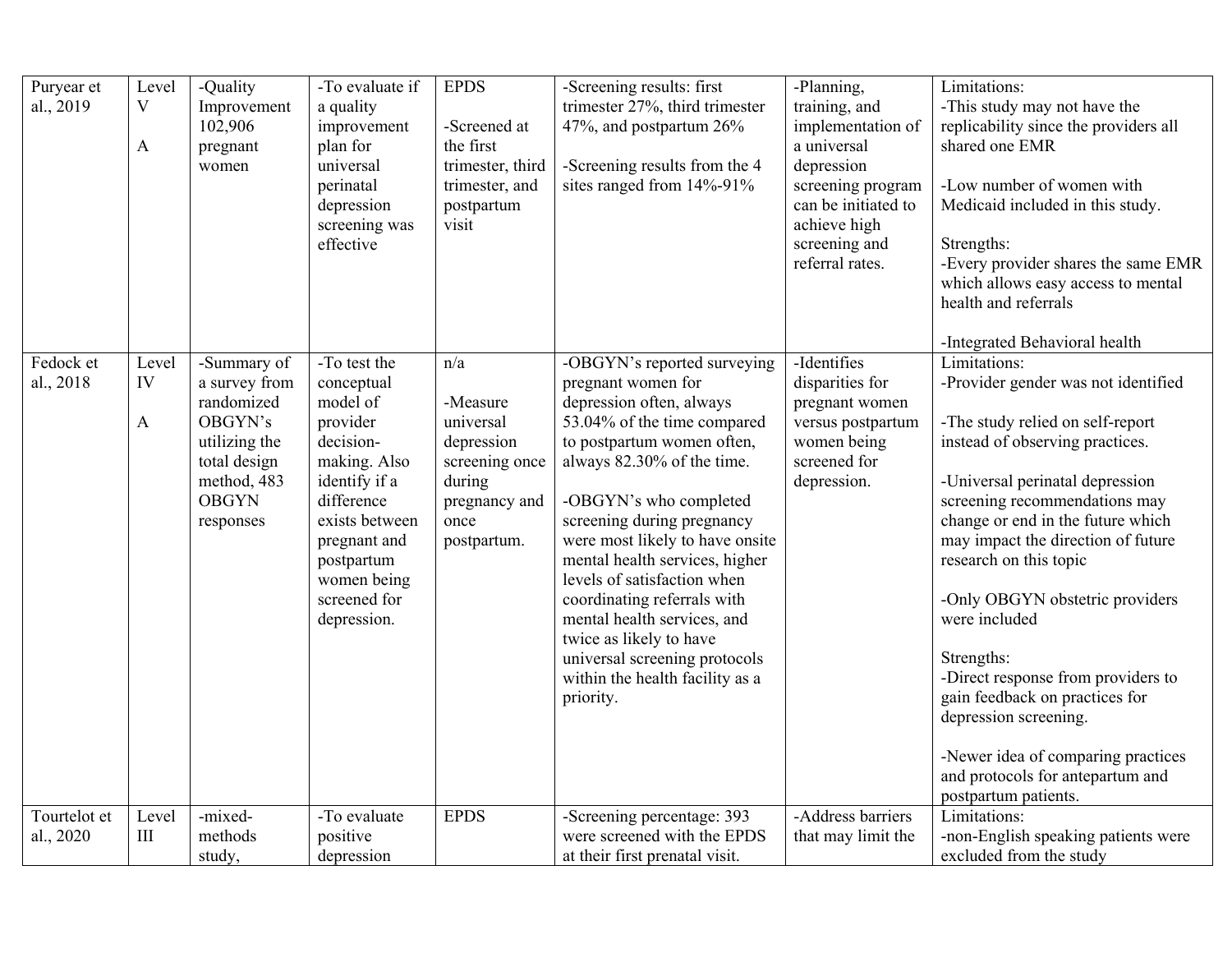|           | $\mathbf{A}$ | pregnant 408    | screening      | -Screening at  | Mean gestation was 13.1          | number of patients |                                        |
|-----------|--------------|-----------------|----------------|----------------|----------------------------------|--------------------|----------------------------------------|
|           |              | women           | responses of   | the first      | weeks.                           | being screened.    | -This study may not be generalized to  |
|           |              |                 | obstetric      | prenatal visit |                                  |                    | other obstetric clinics that lack      |
|           |              |                 | providers with | and 6-week     | -Patient perception of           | -Integrated team-  | resources                              |
|           |              |                 | an integrated  | postpartum     | screening and follow-up: 1       | based approach to  |                                        |
|           |              |                 | team approach  | visit          | patient shared she did not       | prenatal care      | -EHR may have not captured every       |
|           |              |                 |                |                | think her mood needed a          | decreased the      | interaction between patient and        |
|           |              |                 | -To evaluate   |                | psychotherapy referral she       | depressive         | provider                               |
|           |              |                 | patient        |                | would just follow up with the    | symptoms           | -Lack of socioeconomic diversity       |
|           |              |                 | perspectives.  |                | provider at her next prenatal    | pregnant and       | among patient population               |
|           |              |                 |                |                | appointment, 1 patient           | postpartum         |                                        |
|           |              |                 |                |                | accepted a referral, but never   | patients           | Strengths:                             |
|           |              |                 |                |                | attended the appointment, 1      | experienced.       | -Integrated team-based prenatal care   |
|           |              |                 |                |                | said she did not expect to       |                    | was helpful when screening and         |
|           |              |                 |                |                | follow up at all, 1 said she was |                    | referring patients for treatment.      |
|           |              |                 |                |                | nervous about getting            |                    |                                        |
|           |              |                 |                |                | postpartum depression that is    |                    | -Use of EHR.                           |
|           |              |                 |                |                | why she accepted medication,     |                    |                                        |
|           |              |                 |                |                | but wants to make sure her       |                    | -Clinic resources were available when  |
|           |              |                 |                |                | baby is safe during pregnancy    |                    | a patient screened positive.           |
| Wilcox et | Level        | -The sample     | -To describe   | EPDS, PSS,     | -First trimester cohort results: | -Most incidence of | Limitations:                           |
| al., 2019 | $\mathbf{I}$ | of women        | perinatal      | STAI, GAD-7,   | Baseline 10% of women            | depressive         | -No psychiatric evaluation was         |
|           |              | were found      | depressive     | PHQ-2,         | scored probably mild             | symptoms           | completed after the EPDS screening.    |
|           |              | through the     | symptoms,      | Perinatal-     | depressive disorder (MDD),       | occurred during    | The EPDS is not a diagnostic tool.     |
|           | A            | babycenter      | onset, and     | PTSD, and the  | end of first and second          | pregnancy which    | Further evidence should utilize a      |
|           |              | online          | trajectory     | <b>PROMIS</b>  | trimester rose to 13%, end of    | was believed to    | psychiatric diagnostic tool to measure |
|           |              | platform        |                | Emotional      | third trimester rose to 16%.     | mostly be in       | depression during pregnancy.           |
|           |              | owned by        |                | Support scale. |                                  | postpartum         |                                        |
|           |              | Johnson &       |                | Multiple       | -Third trimester cohort:         | patients in the    | Strengths:                             |
|           |              | Johnson. 858    |                | psychosocial   | Baseline at the beginning of     | past.              | -Using internet-based assessments      |
|           |              | were in the     |                | assessments    | the third trimester for probable |                    | was more convenient for pregnant       |
|           |              | first trimester |                | were given.    | MDD 12.7% and decreased to       |                    | women and easy to assess or measure    |
|           |              | cohort. 321     |                |                | 10.7% at the end of third        |                    | the data.                              |
|           |              | were in the     |                | - Two cohorts  | trimester.                       |                    |                                        |
|           |              | third trimester |                | were used      |                                  |                    |                                        |
|           |              | cohort.         |                | throughout the | -Both cohorts had comparable     |                    |                                        |
|           |              |                 |                | study: a first | rates at the postpartum visits:  |                    |                                        |
|           |              |                 |                | trimester      | 9.6% for first trimester and 8%  |                    |                                        |
|           |              |                 |                | cohort and a   | for third trimester.             |                    |                                        |
|           |              |                 |                | third          |                                  |                    |                                        |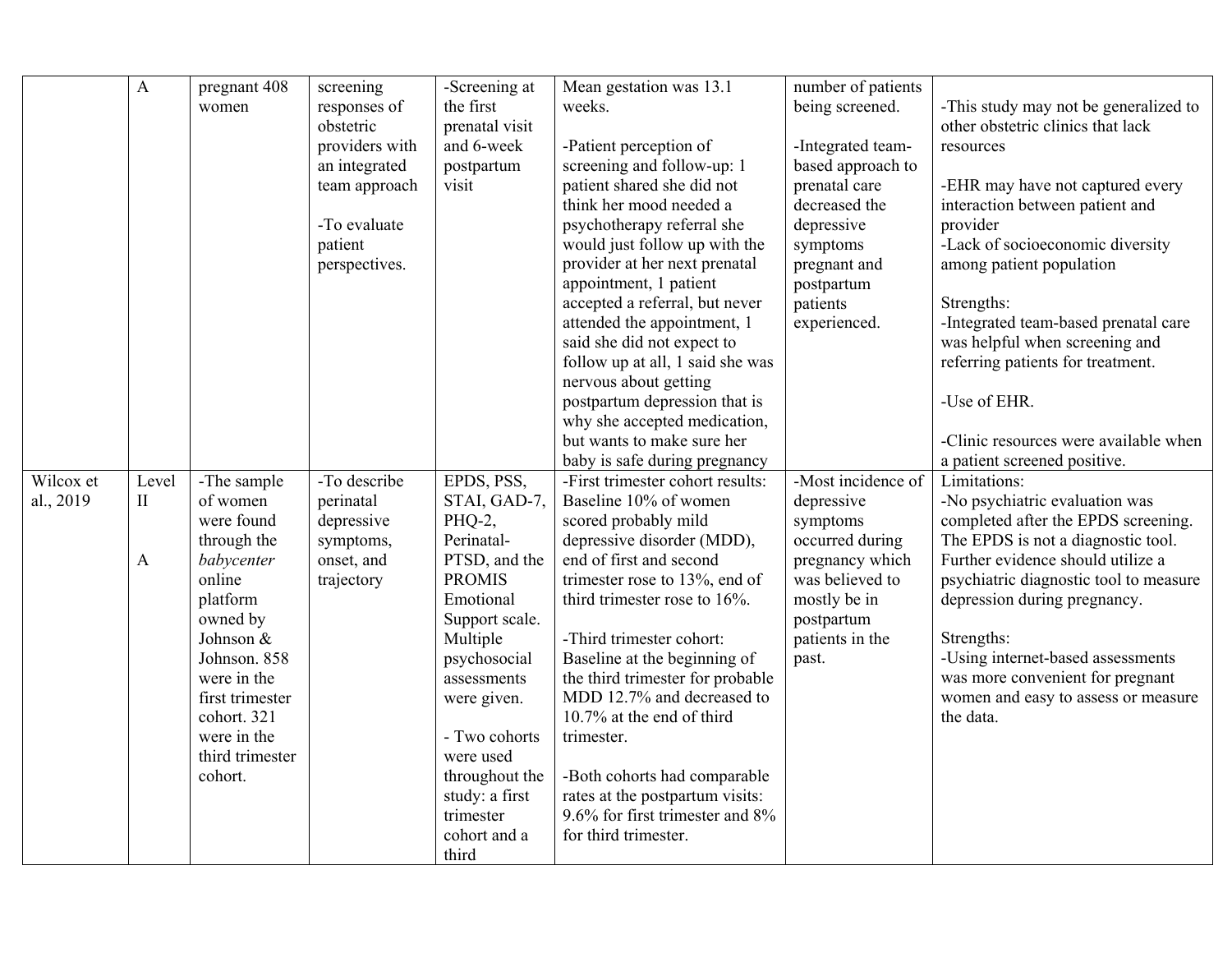|                     |                         |                                                                                   |                                                                                                                                                                                                                                                             | trimesters<br>cohort. Both<br>groups were<br>followed<br>through 12<br>weeks<br>postpartum.<br>This study<br>assessed mood<br>up to $15$<br>timepoints<br>during<br>pregnancy to<br>measure the<br>changes in<br>mood during<br>pregnancy and<br>postpartum. | -Incidence cases of a score<br>>14 EPDS with a lower score<br>prior: 80% of these incidence<br>cases occurred during<br>pregnancy. 33% in the first<br>trimester, 24% in second<br>trimester, and 22% in third<br>trimester.                                                                                                                                                                                                                                                     |                                                                                                                                                                                                                                         |                                                                                                                                                                              |
|---------------------|-------------------------|-----------------------------------------------------------------------------------|-------------------------------------------------------------------------------------------------------------------------------------------------------------------------------------------------------------------------------------------------------------|--------------------------------------------------------------------------------------------------------------------------------------------------------------------------------------------------------------------------------------------------------------|----------------------------------------------------------------------------------------------------------------------------------------------------------------------------------------------------------------------------------------------------------------------------------------------------------------------------------------------------------------------------------------------------------------------------------------------------------------------------------|-----------------------------------------------------------------------------------------------------------------------------------------------------------------------------------------------------------------------------------------|------------------------------------------------------------------------------------------------------------------------------------------------------------------------------|
| Yu et al.,<br>2020. | Level<br>$\rm III$<br>A | -longitudinal<br>study, 1126<br>pregnant<br>women around<br>13-weeks<br>gestation | -To measure<br>the trajectory<br>and onset of<br>depressive<br>symptoms<br>during early<br>pregnancy and<br>up to 6 weeks<br>postpartum.<br>-To assess the<br>patient's<br>relationship,<br>demographic<br>information,<br>and<br>psychological<br>factors. | GAD-7 for<br>anxiety and<br>EPDS for<br>depression<br>-Screening<br>took place at 7<br>different times<br>during<br>pregnancy and<br>postpartum.                                                                                                             | -508 women completed all 7<br>assessments. 61.5% of them<br>experienced depressive<br>symptoms at least 1 time<br>during pregnancy and<br>postpartum.<br>-52.4% first experienced<br>depressive symptoms during<br>early pregnancy.<br>-58.3% of the antenatal high<br>trajectory and 54.8% of the<br>postpartum high trajectory<br>experienced their first<br>depressive symptom in early<br>pregnancy.<br>-Antenatal high trajectory<br>peaked during the second<br>trimester. | -3 trajectories<br>were identified.<br>High antenatal,<br>high postpartum,<br>and low<br>throughout.<br>-Pregnant women<br>should be screened<br>and offered<br>intervention in<br>early pregnancy<br>which may change<br>a trajectory. | Limitations:<br>-Response rate was low<br>-No clinical diagnosis data<br>-No data overtime<br>Strengths:<br>-Validated findings in other research<br>like this study design. |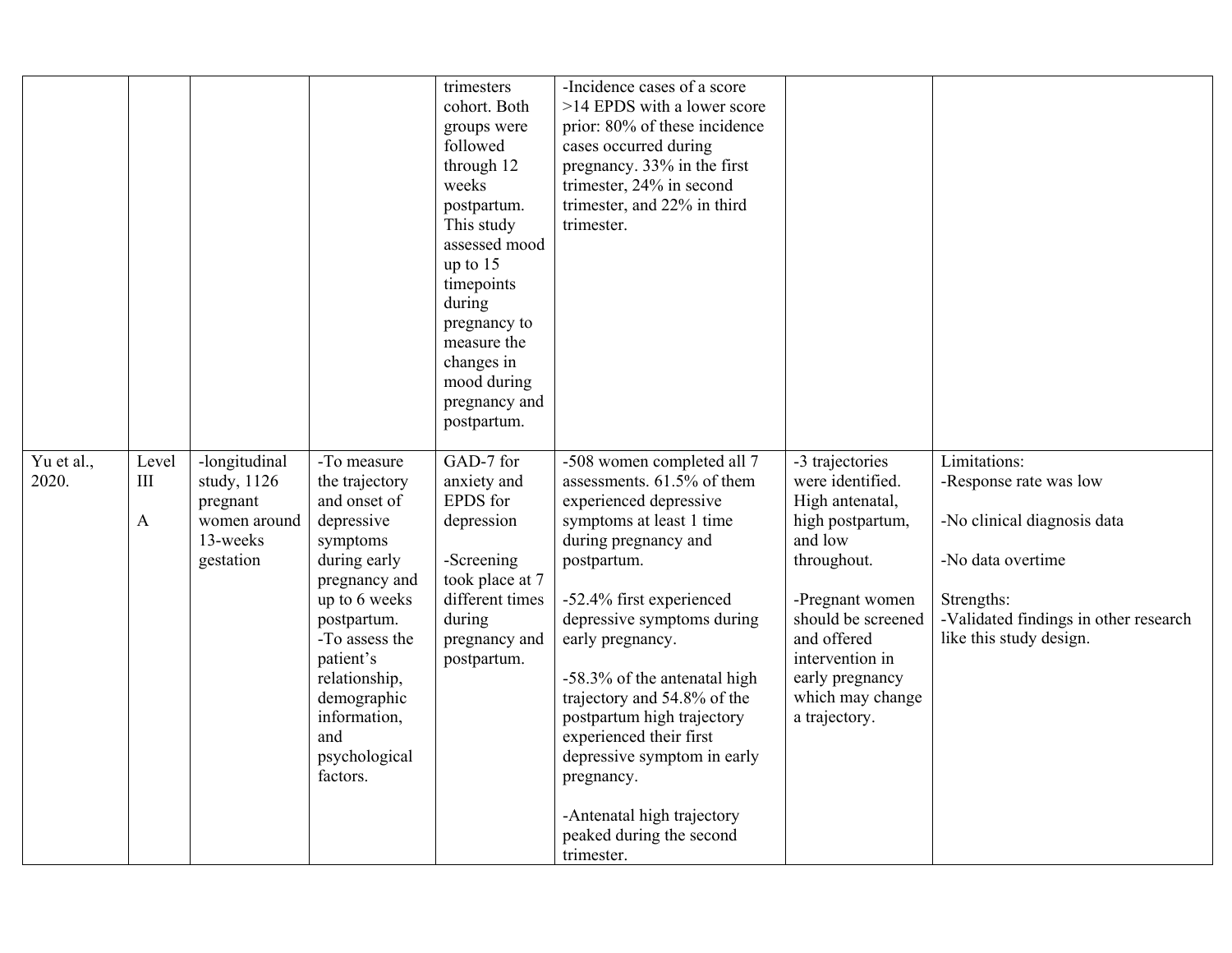|                          |                              |                                                                                                                     |                                                                                                                                         |                                                                                                   | -Postpartum high trajectory<br>peaked at 7 days postpartum.<br>-Third trajectory was low<br>throughout.                                                                     |                                                                                                                                                                                                                                                                |                                                                                                                                                                                                                                                                                                                                                                                                                                                                                                    |
|--------------------------|------------------------------|---------------------------------------------------------------------------------------------------------------------|-----------------------------------------------------------------------------------------------------------------------------------------|---------------------------------------------------------------------------------------------------|-----------------------------------------------------------------------------------------------------------------------------------------------------------------------------|----------------------------------------------------------------------------------------------------------------------------------------------------------------------------------------------------------------------------------------------------------------|----------------------------------------------------------------------------------------------------------------------------------------------------------------------------------------------------------------------------------------------------------------------------------------------------------------------------------------------------------------------------------------------------------------------------------------------------------------------------------------------------|
| Gisseman et<br>al., 2021 | Level<br>III<br>$\mathbf{A}$ | -Retrospective<br>cohort study,<br>4411 pregnant<br>women                                                           | -To assess the<br>rate and<br>effectiveness of<br>screening                                                                             | <b>EPDS</b><br>-First prenatal<br>visit, 28-week<br>visit, and 6-<br>week<br>postpartum<br>visit. | -Screening rates: First prenatal<br>visit 96%, 28-week visit 60%,<br>and postpartum visit 84%.<br>$-88\%$ of EPDS scores $>12$ was<br>offered the appropriate<br>treatment. | -Standardization<br>of screening<br>recommendations<br>are needed in an<br>obstetric clinic to<br>ensure screening<br>rates are high.                                                                                                                          | Limitations:<br>-Follow up evaluations and diagnoses<br>were not included within this research<br>study which did not evidence of<br>outcomes after screening<br>-May not be able to generalize the<br>study to multiple obstetric clinics<br>since this study involves a specific<br>population of women seeking care at<br>a military hospital<br>Strengths:<br>-Standards of frequency and timing<br>were included in this obstetric setting.<br>-EPDS is a valid screening tool to<br>measure. |
| Miller et al.,<br>2021   | Level<br>III<br>$\mathbf{A}$ | -Cohort study,<br>7,028<br>pregnant<br>women<br>included:<br>3,227 prior to<br>policy change<br>and 3,801<br>after. | -To evaluate if<br>perinatal<br>collaborative<br>care program<br>increased<br>screening and<br>treatment for<br>antenatal<br>depression | Unable to<br>determine<br>-1 screening<br>during the<br>prenatal<br>period                        | -Screening rates: Before<br>program 33% and after<br>program 81%                                                                                                            | -Collaborative<br>perinatal care is a<br>feasible option<br>within obstetric<br>clinics. It helps<br>increase the<br>number of<br>screened and<br>treated pregnant<br>women. It may<br>also address a<br>broad list of<br>perinatal mental<br>health concerns. | Limitations:<br>-Future research should use RCT<br>methodology to evaluate the true<br>impact of the collaborative care<br>program<br>-The state where this study took place<br>mandated postpartum depression<br>screening in 2008 which may impact<br>awareness and screening rates.<br>-Results did not include whether<br>treatment was initiated or not.                                                                                                                                      |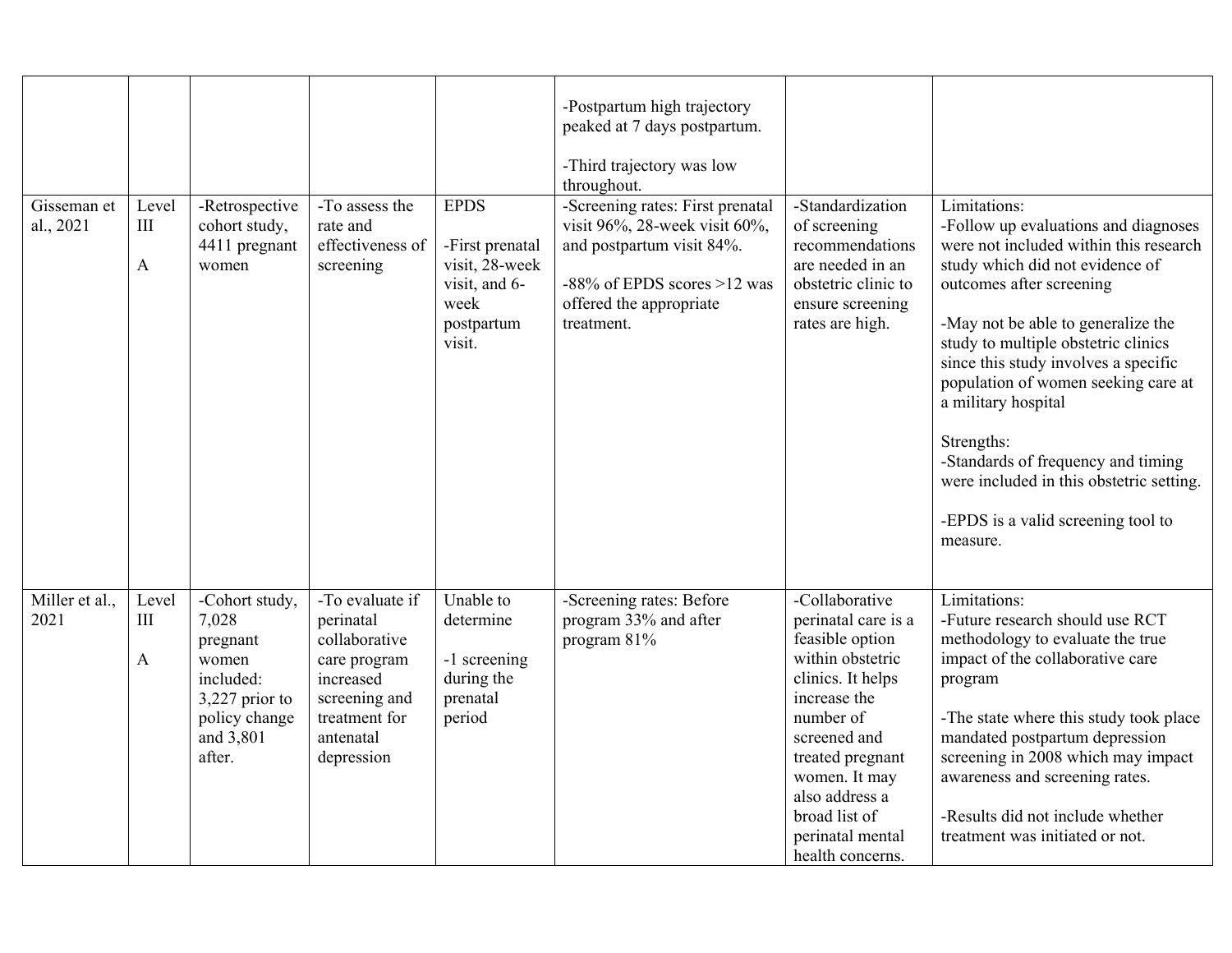|                                       |                                      |                                                          |                                                                                                                     |                                                                                                                                      |                                                                                                                                                                                                                                                                                                                                                                                                                       |                                                                                                                                                                                                                                                     | Strengths:<br>-Large and diverse population of<br>women who included in the research<br>-The study included a variety of<br>obstetric providers which allows the<br>evidence to be generalized to other<br>obstetric clinics                                                                                                                                                                                                                                                                                                                |
|---------------------------------------|--------------------------------------|----------------------------------------------------------|---------------------------------------------------------------------------------------------------------------------|--------------------------------------------------------------------------------------------------------------------------------------|-----------------------------------------------------------------------------------------------------------------------------------------------------------------------------------------------------------------------------------------------------------------------------------------------------------------------------------------------------------------------------------------------------------------------|-----------------------------------------------------------------------------------------------------------------------------------------------------------------------------------------------------------------------------------------------------|---------------------------------------------------------------------------------------------------------------------------------------------------------------------------------------------------------------------------------------------------------------------------------------------------------------------------------------------------------------------------------------------------------------------------------------------------------------------------------------------------------------------------------------------|
| Guo et al.,<br>2021                   | Level<br>III<br>$\mathbf{A}$         | -Cross-<br>sectional<br>study, 5728<br>pregnant<br>women | -To identify the<br>prevalence and<br>risk factors of<br>antenatal<br>depression at<br>the first<br>antenatal visit | PHQ-9 and<br>GAD-7<br>-Screened at<br>first antenatal<br>visit- any<br>trimester.                                                    | -Percentage of women in each<br>trimester that participated:<br>First trimester 73%, Second<br>trimester 18%, and third<br>trimester 9%.<br>-Screening results: 16.3% of<br>women had postpartum<br>depression with the highest<br>rates being in the first<br>trimester 18.1%<br>-There was a lower risk of<br>antenatal depression in the<br>second and third trimester<br>when compared to the first<br>trimester. | -1 in 6 pregnant<br>women experience<br>depressive<br>symptoms.<br>-Risk factors to<br>consider for<br>perinatal<br>depression<br>screening were:<br>Early pregnancy,<br>anxiety symptoms,<br>somatic<br>symptoms, and<br>living in rural<br>areas. | Limitations:<br>-cross-sectional study which did not<br>allow relationship with variables to be<br>studied<br>-Psychosocial factors that may also<br>impact depression during pregnancy<br>were not fully included within the<br>study<br>-Further study should include a<br>broader inclusion of psychosocial<br>factors that may influence depressive<br>symptoms during pregnancy and<br>dynamically assess depression during<br>different stages of pregnancy<br>Strengths:<br>-reliable results: Other studies have<br>similar results |
| Lomonaco-<br>Haycraft et<br>al., 2018 | Level<br>$\mathbf V$<br>$\mathbf{A}$ | -Quality<br>improvement,<br>750 pregnant<br>women        | -To evaluate<br>the program's<br>effectiveness                                                                      | <b>EDPS</b><br>-Women were<br>screened<br>during a first<br>trimester visit,<br>28-week visit,<br>and 6-week<br>postpartum<br>visit. | -Screening rates: Intake visits<br>before program were 0%<br>screened and after the program<br>>75% screened<br>-Intake 93% were screened<br>48/223 were positive: 21.52%<br>-28-week visit 37% were<br>screened 17/106 were positive:<br>16.04%                                                                                                                                                                      | -Implementing a<br>universal<br>screening program<br>for perinatal<br>mental health<br>disorders and<br>Integrated<br>behavioral health<br>is feasible.                                                                                             | Limitations:<br>-Need to track more outcomes in the<br>future to identify effectiveness<br>-not identifying other factors that<br>influence depression such as<br>childhood trauma<br>Strengths:<br>-Collaboration with interdisciplinary<br>groups to move the effort forwards.                                                                                                                                                                                                                                                            |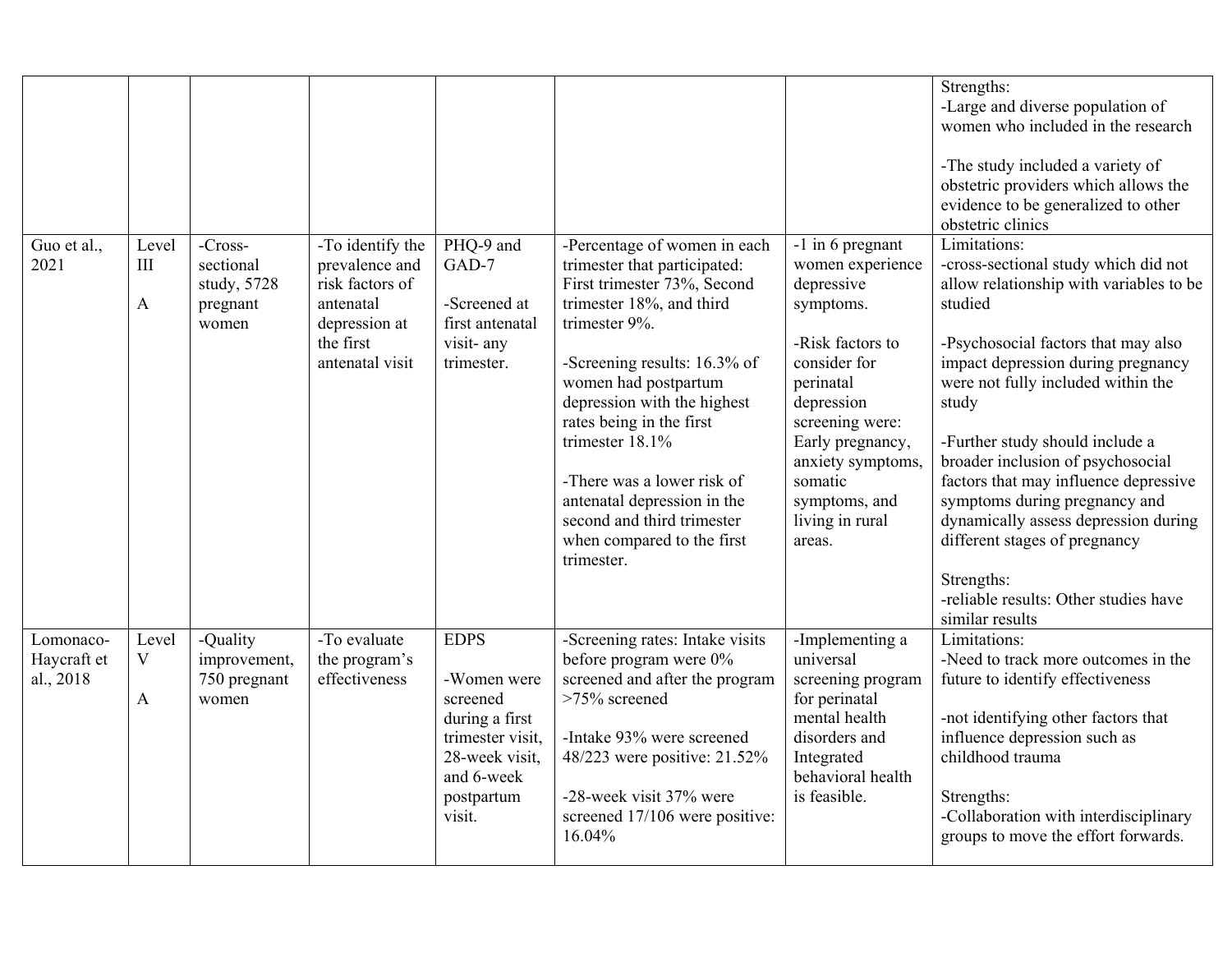|                         |                                             |                                                                        |                                                                                                                              |                                                                                         | -6-week postpartum 60% were<br>screened 28/134 were positive:<br>20.89%<br>-Screenings rates have<br>increased with more time after<br>the programs implementation                                                                                                                                                                                                                                        |                                                                                                                                                                                                        | -Quantitative data is strong indication<br>that women have a reduction in<br>depressive symptoms after the<br>implementation of the program                                                                                                                                                                                                                                                                                                                                                                                   |
|-------------------------|---------------------------------------------|------------------------------------------------------------------------|------------------------------------------------------------------------------------------------------------------------------|-----------------------------------------------------------------------------------------|-----------------------------------------------------------------------------------------------------------------------------------------------------------------------------------------------------------------------------------------------------------------------------------------------------------------------------------------------------------------------------------------------------------|--------------------------------------------------------------------------------------------------------------------------------------------------------------------------------------------------------|-------------------------------------------------------------------------------------------------------------------------------------------------------------------------------------------------------------------------------------------------------------------------------------------------------------------------------------------------------------------------------------------------------------------------------------------------------------------------------------------------------------------------------|
| Ellington,<br>2021      | Level<br>V<br>$\mathbf B$                   | -Quality<br>improvement,<br>77 first<br>trimester<br>pregnant<br>women | -To evaluate a<br>QI project after<br>initiating<br>universal<br>perinatal<br>depression<br>screening<br>during<br>pregnancy | <b>EPDS</b><br>-Intake<br>obstetric visit                                               | -Screening results: 24/77<br>women screened positive with<br>an elevated EPDS score.                                                                                                                                                                                                                                                                                                                      | -Educating and<br>involving staff<br>was essential to<br>implementing the<br>changes.<br>-Screening<br>increases patients'<br>ability to have<br>access to the<br>mental health<br>services they need. | Limitations:<br>-Only evaluating one obstetric clinic<br>Strengths:<br>-EMR allowed an easier transition<br>and helped prompt the screening for<br>patients required                                                                                                                                                                                                                                                                                                                                                          |
| Mestard et<br>al., 2016 | Level<br>$\mathop{\rm III}$<br>$\mathbf{A}$ | -Retrospective<br>cohort study,<br>245 pregnant<br>women               | -To identify<br>what<br>proportion of<br>women<br>screened<br>positive once<br>and twice<br>during<br>pregnancy.             | <b>EPDS</b><br>-Screened at<br>the first<br>prenatal visit<br>and the 26-<br>week visit | -Screening rates: Number of<br>women screened once during<br>pregnancy 84% and number of<br>women screened twice during<br>pregnancy 50%<br>-27% of women screened<br>positive for depression once<br>during pregnancy<br>-19% of women screened<br>positive for depression twice<br>during pregnancy<br>-55 of the 56 women who<br>screened positive received a<br>referral to mental health<br>services | -Universal<br>perinatal<br>depression<br>screening during<br>pregnancy allows<br>more access to<br>mental health<br>resources as well<br>as social services<br>support.                                | Limitations:<br>-Those who did not receive adequate<br>screening were non-English speaking<br>-EPDS does include an assessment of<br>violence or neighborhood violence as<br>a risk factor for depression<br>-Social work training should continue<br>to study perinatal depression to<br>address these disparities<br>-Patients who were only screened<br>once usually enter prenatal care late<br>Strengths:<br>-Addressing a gap in the literature<br>which includes integrative team<br>approach to depression screening. |